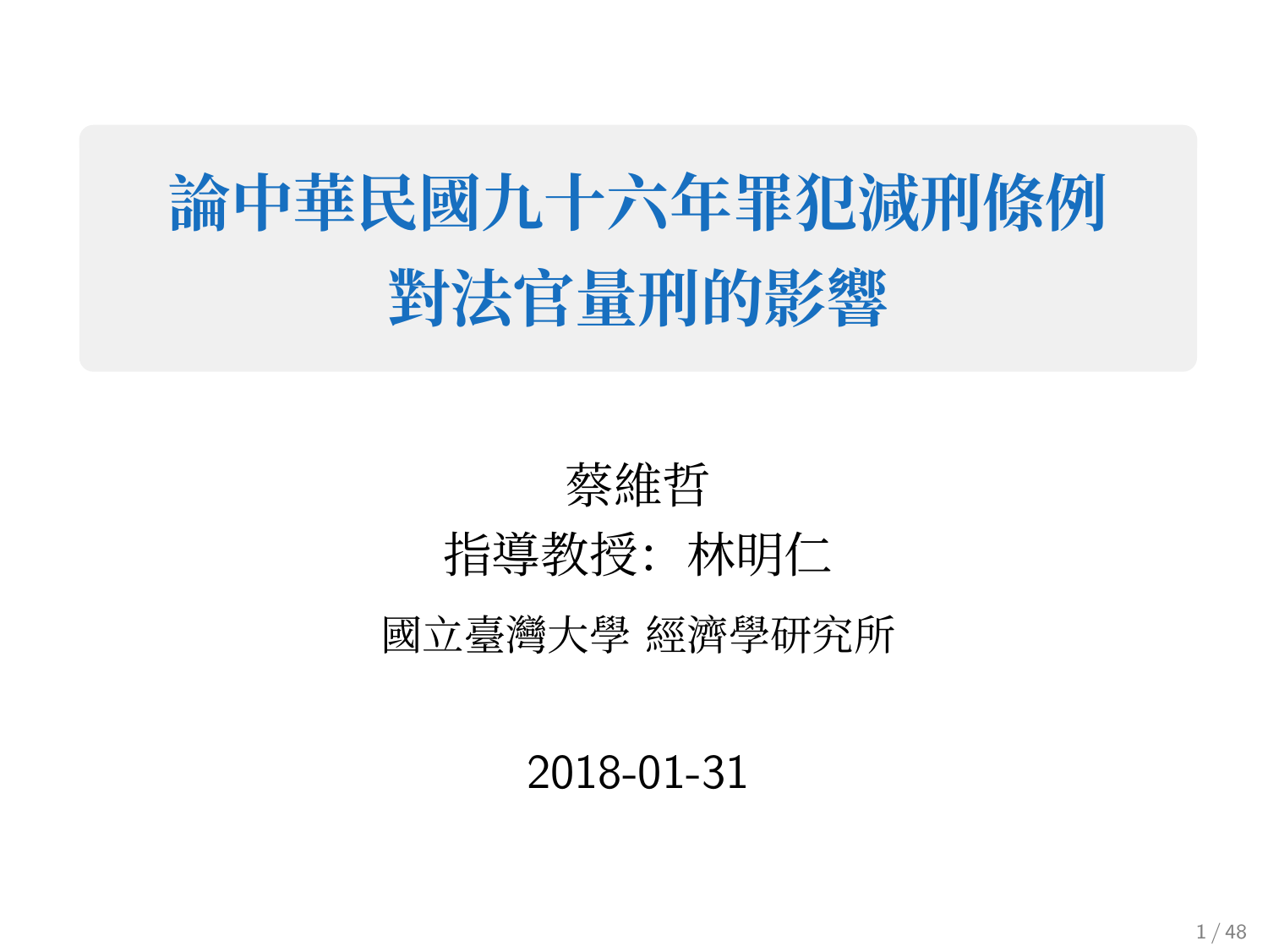### **Motivation and Research Question**

- 依《減刑條例》,若符合特定要件,法官須同時宣告原本的刑期, 並減刑一半。
- 丙 oo 結夥三人以上竊盜, 處有期徒刑柒月。減為有期徒刑參月 又拾伍日(臺中地方法院 96, 易,3631 判決主文)
- 法官遇到此類案件,是否會透過加重量刑來抵銷《減刑條例》 的效果?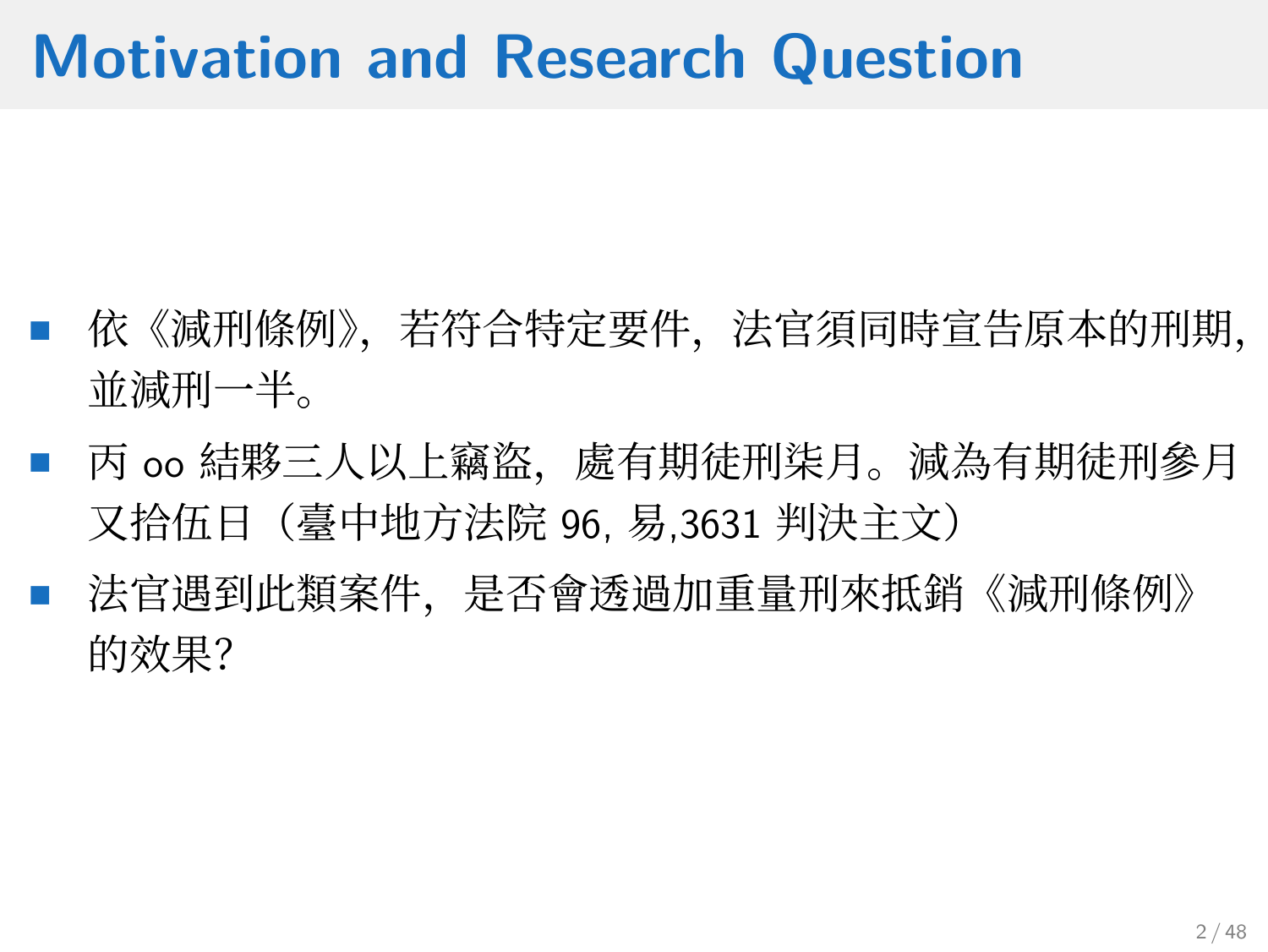## **This Paper**

- 使用 2007 年所有地方法院一審的竊盜判決作為樣本
- 使用程式與手動編碼判決
- 計量⽅法:Regression Discontinuity Design
- 研究發現
	- ▶ 法官確實會透過重判來抵銷《減刑條例》的效果
	- ▶ 平均刑期六個月的竊盜案件中,效果約為三十天至四十天左右。
	- ▶ 在嚴重程度不同的竊盜案件中,加重效果有異質性,愈嚴重的竊盜, 加重效果愈強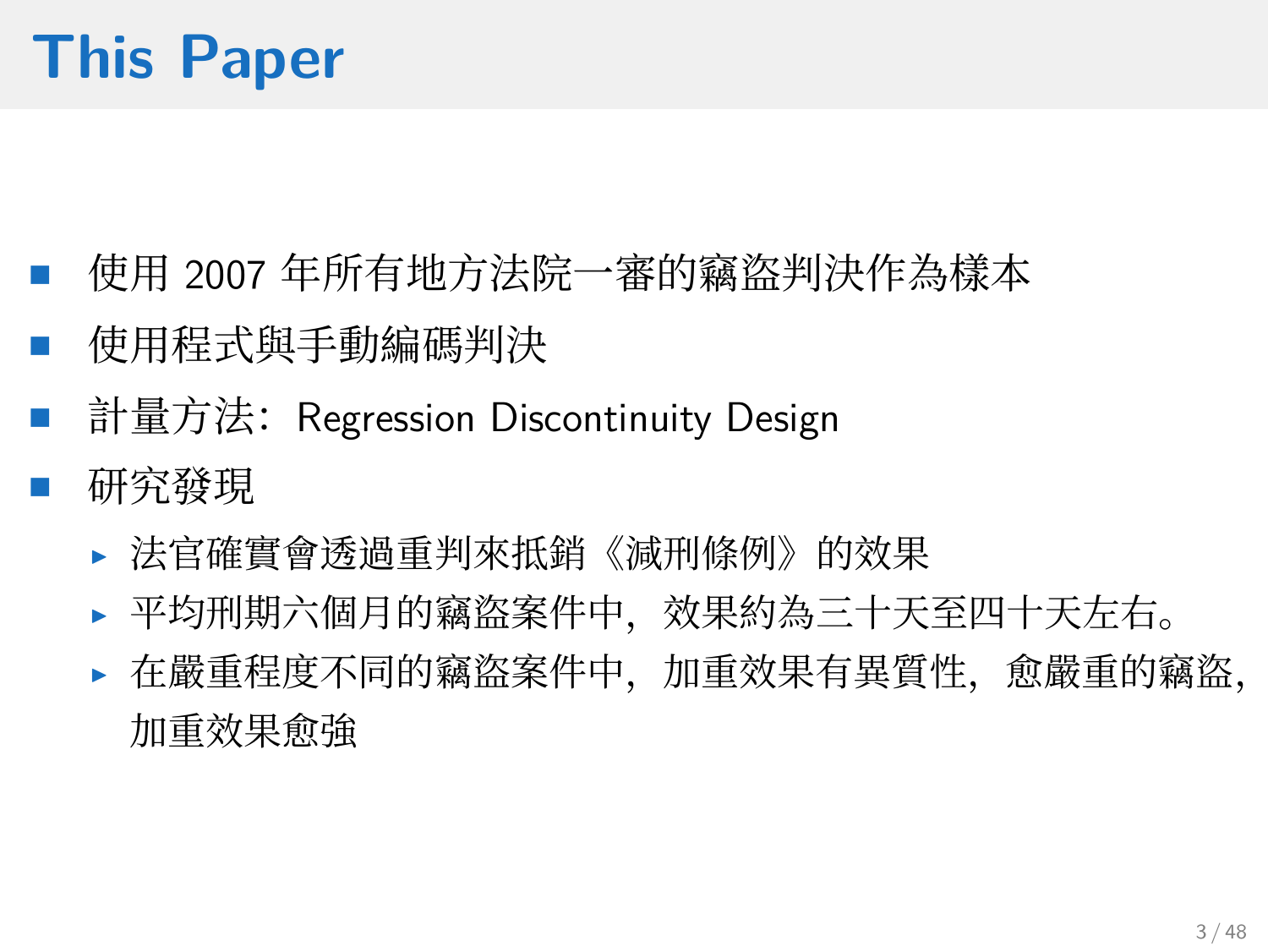### **Identification Strategy**

#### Table: 減刑⽇期整理

| 法官與犯罪人                 | 犯罪日期在 4/24 前                      | 犯罪日期在 4/24 後 |
|------------------------|-----------------------------------|--------------|
| 宣判日期在 4/24 前           | (1)法官、犯罪人皆<br>無意識到減刑              | (2) 不可能發生    |
| 宣判日期在 4/24 與<br>7/16 間 | (3) 尚未開始適用減<br>刑條例,但法官可能<br>有預期效果 | (4) 不適用減刑條例  |
| 宣判日期在 7/16 後           | (5) 適用減刑條例                        | (6) 不適用減刑條例  |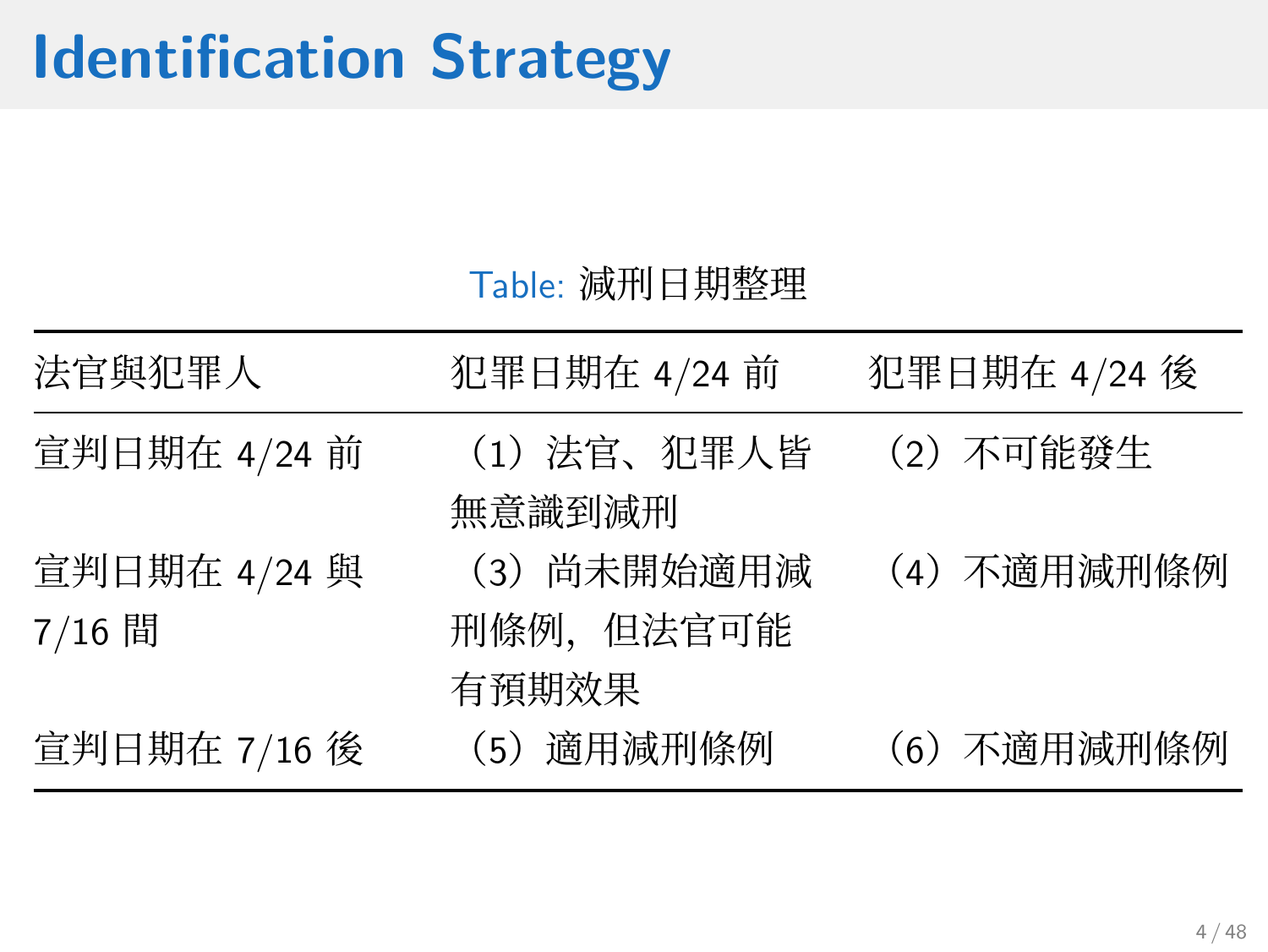## **Literature and Contribution**

- ⽂獻回顧
	- ▶ 減刑政策評估 鄒啟勳 (2011); 李啟瑞 (2014); ⿈家偉 (2014)
	- ▶ 法官行為 Epstein et al. (2013), Rachlinski and Wistrich (2017)
	- ▶ 量刑行為 Fischman (2014), 王兆鵬 (2004); 林彥良 (2008); 梁家昊 (2016); 郭豫珍 (2007)
- 貢獻
	- ▶ 發展出的程式編碼方法,容易擴張到其他犯罪的判決
	- ▶ 臺灣法官的研究,可以推廣到有類似司法體制的法官
	- ▶ 大樣本的個體資料與 natural experiment, 足供因果推論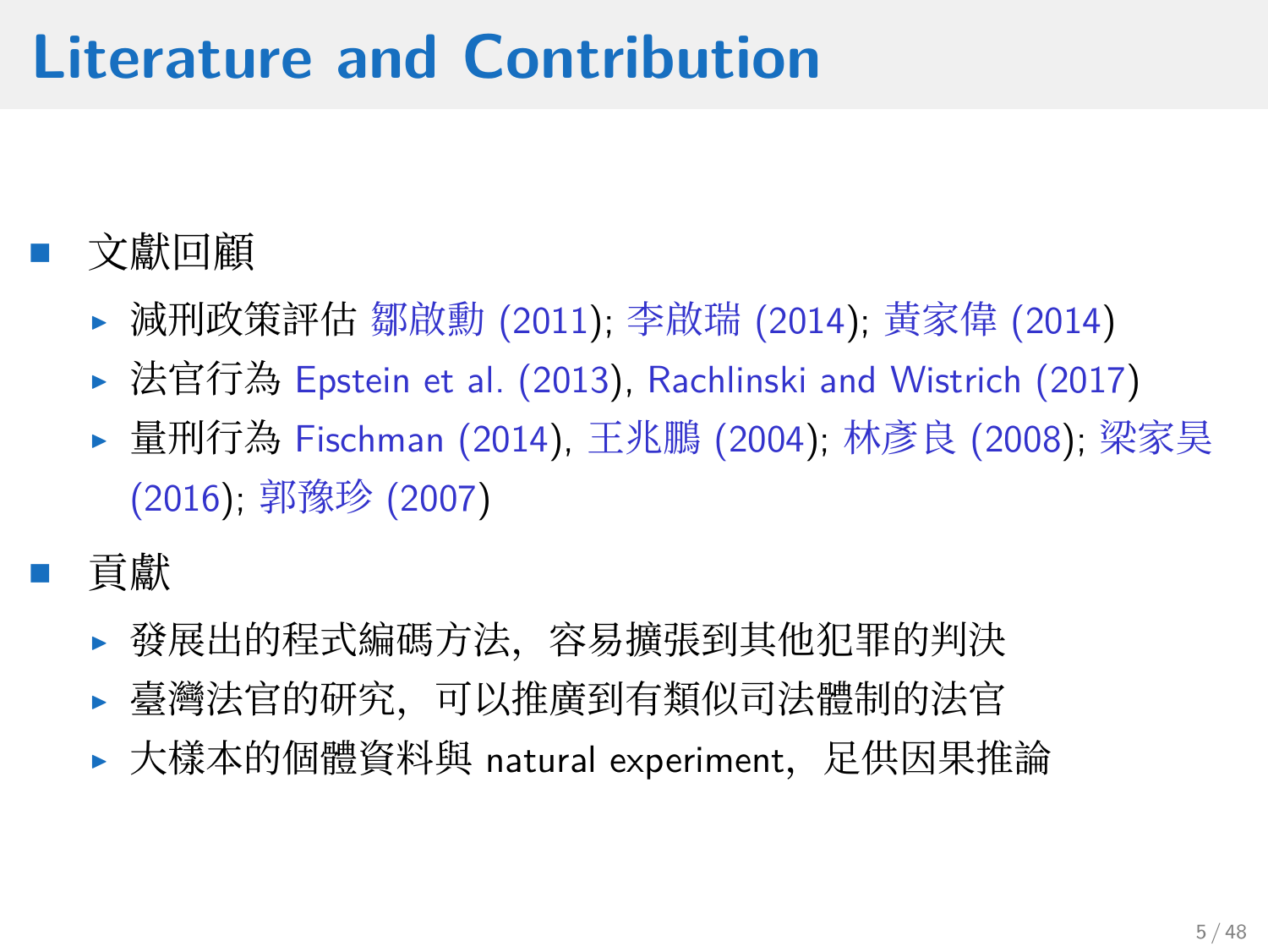- 96 年 4 月 24 日陳水扁總統於接見南非屠圖大主教時宣布,適 逢 228 事件六十週年、解嚴二十周年,因此,研議減刑條例。
	- 當時政治情勢
		- ▶ 95年8月10月為紅衫軍最興盛的時候
		- ▶ 吳淑珍國務機要費、陳哲男司法黃牛、馬英九特別費案(但這些案 件都不適用減刑條例)
		- ▶ 最有可能的原因應該是監獄人滿為患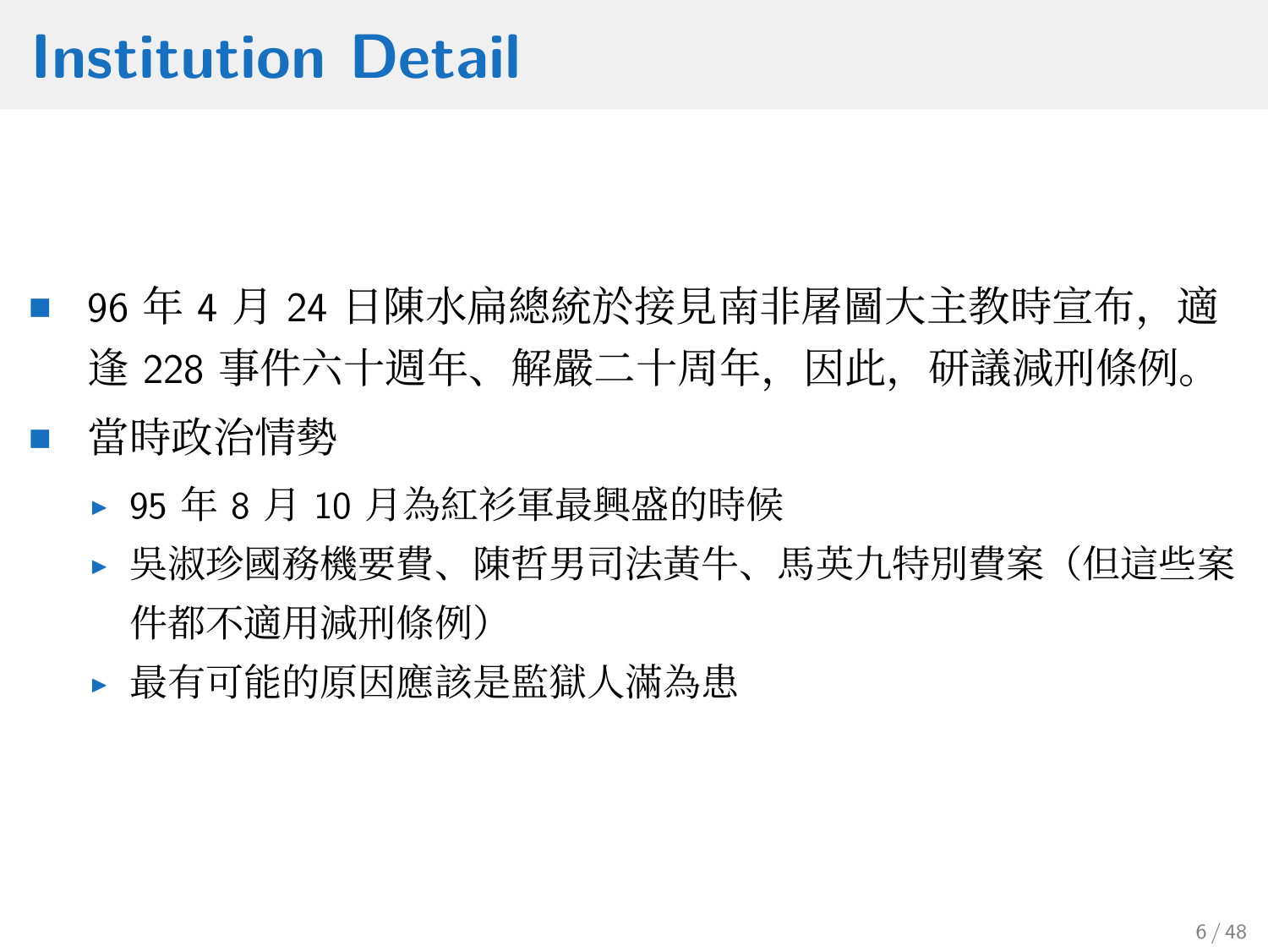### **Institution Detail**

- 要件 犯罪類型
	- ▶ 嚴重犯罪(黑金、嚴重危害社會治安、暴力犯罪、影響社會觀感、 ⺠眾對於治安感受度之⺠⽣犯罪、恐怖活動、軍法案件)
		- 法官量刑在一年六個月以下才可減刑
	- ▶ 一般犯罪
		- 直接減刑
- 要件 犯罪日期在 96 年 4 月 24 日之前者
	- ▶ 不可能有預期犯罪, 不至於影響犯罪率
- ▲ 要件 通緝案件或尚未被發現之犯罪須自首
- 法律效果 有期徒刑、拘役、罰金減為一半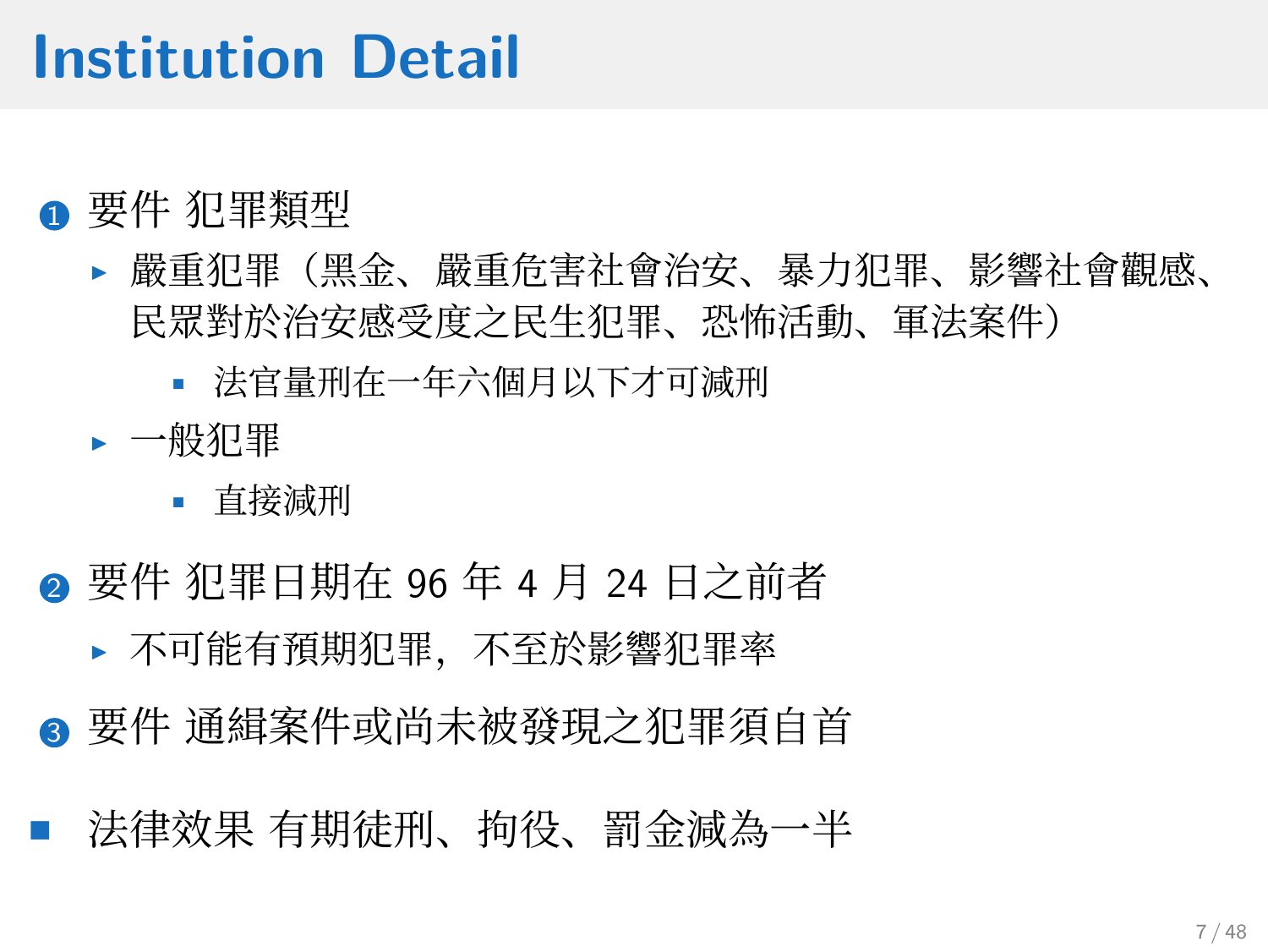## **Institution Detail**

#### • 關鍵時間點

- ▶ 最早報紙公布時間點 96.04.25
- ▶ 立法院通過時間點 96.6.15
- ▶ 總統公布日期 96.74
- ▶ 法律實施時間點 (法官開始適用減刑條例時間點) 96.7.16 (一)
- 流程
	- ▶ 刑期執⾏完畢:不減刑
	- ▶ 已經判決者但尚未執行完畢: 檢察官聲請,法院裁定減刑
	- ▶ 法官審理中者:判決時宣告:應判之刑與得減之刑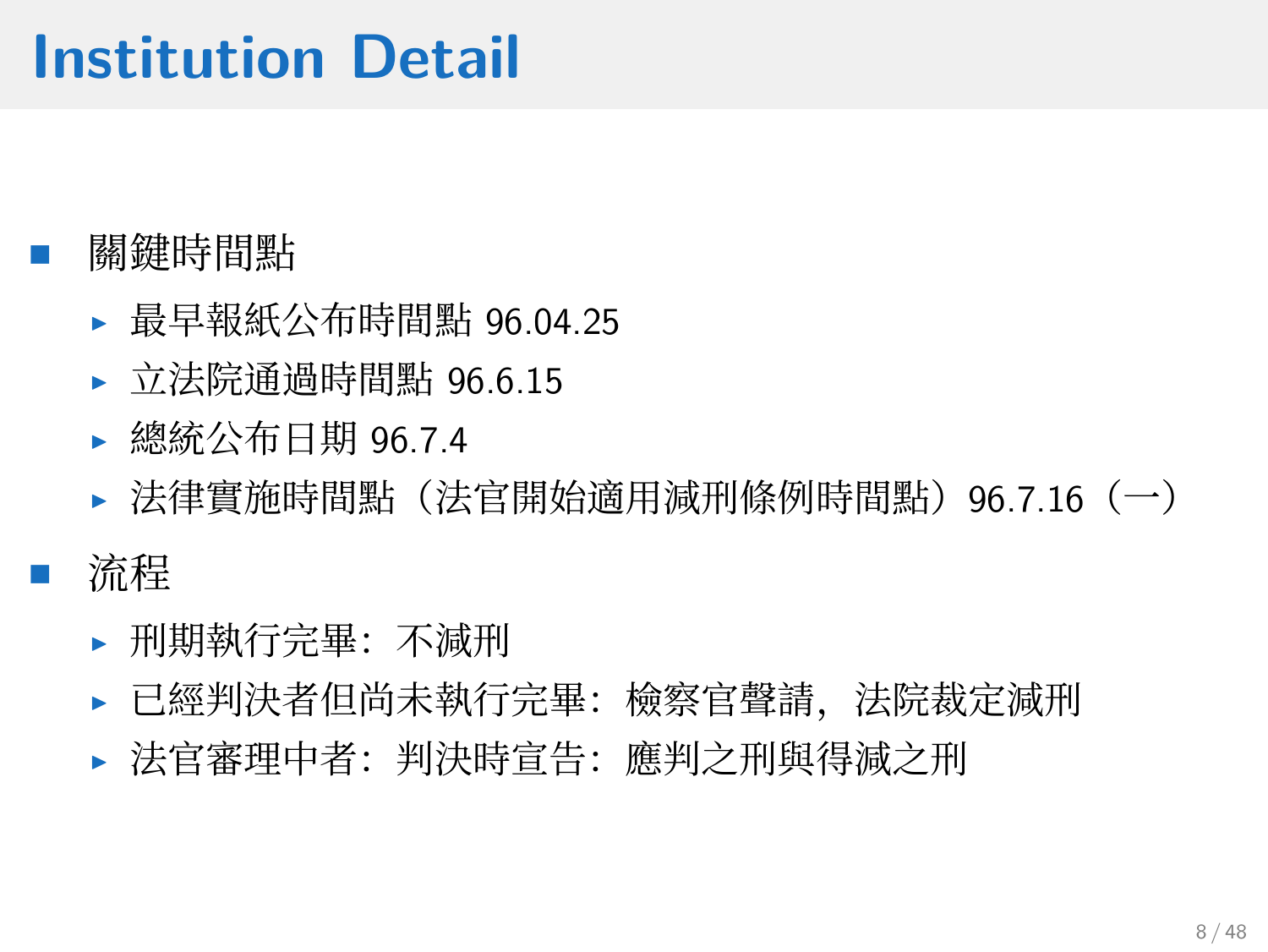- 資料來源
	- ▶ 所有 2007 年地方法院的竊盜案件的判決(排除二審判決)
	- ▶ 排除刑期大於 18 個月的樣本(不可減刑)
- 一個判決可能很多被告,一個被告可能很多犯罪行為 • 判決樣本 *<sup>⇒</sup>* 被告樣本 *<sup>⇒</sup>* 犯罪⾏為樣本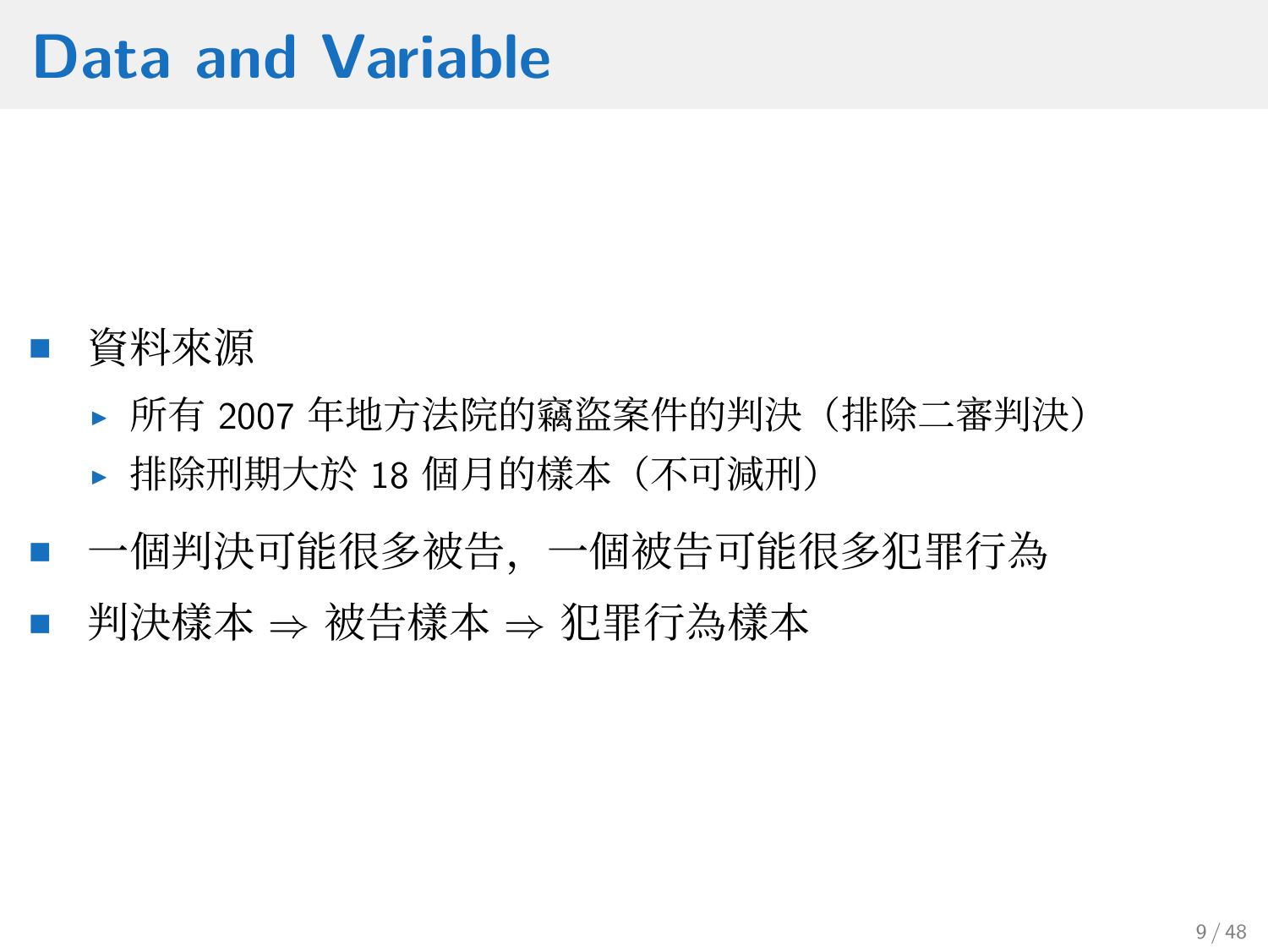### **Data and Variable**

#### • 編碼判決主⽂(程式編碼)

- ▶ 排除判決刑期寫於附表者(通常是案情多的)
- ▶「均」、「各」會少算樣本
	- 丁 oo、乙 oo 共同犯攜帶兇器竊盜罪, 累犯, 各處有期徒刑捌月。
- ▶ 排除科處罰金者
- ▶ 部分思慮不周導致的錯誤 (詳見論文附錄 C.D)

#### 編碼犯罪時間 (手工編碼)

- ▶ 排除部分簡易判決,該類判決可以不附理由,因此無犯罪時間
- ▶ 排除犯罪時間記錄在附表者(通常是案情多的)
- ▶ 如果只寫上、中、下旬, 則會在日期區間內, 依 uniform distribution 指定數值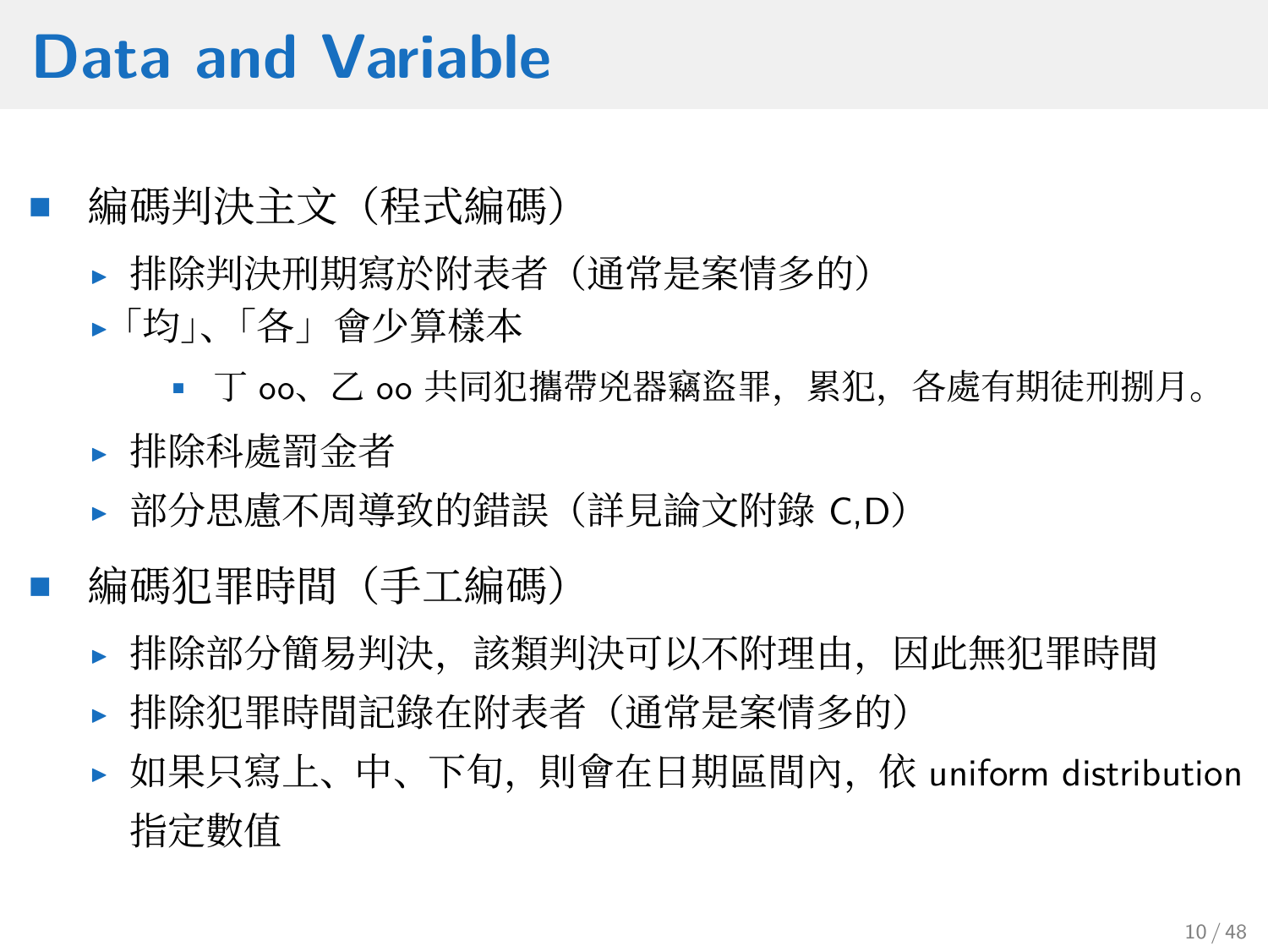## **Sharp Regression Discontinuity I**

- <sup>Y</sup> 是刑期
- running variable 是法官宣判日期
- 斷點(cutoff point)是 96.7.16
- treatment 是法官是否開始適⽤減刑條例

#### Table: 使用宣判日期 7/16 作為斷點的 rd

| 法官與犯罪人         | 犯罪日期在 4/24 前 | 犯罪日期在 4/24 後 |
|----------------|--------------|--------------|
| 宣判日期在 7/16 前 0 |              | 不在樣本中        |
| 宣判日期在 7/16 後 1 |              | 不在樣本中        |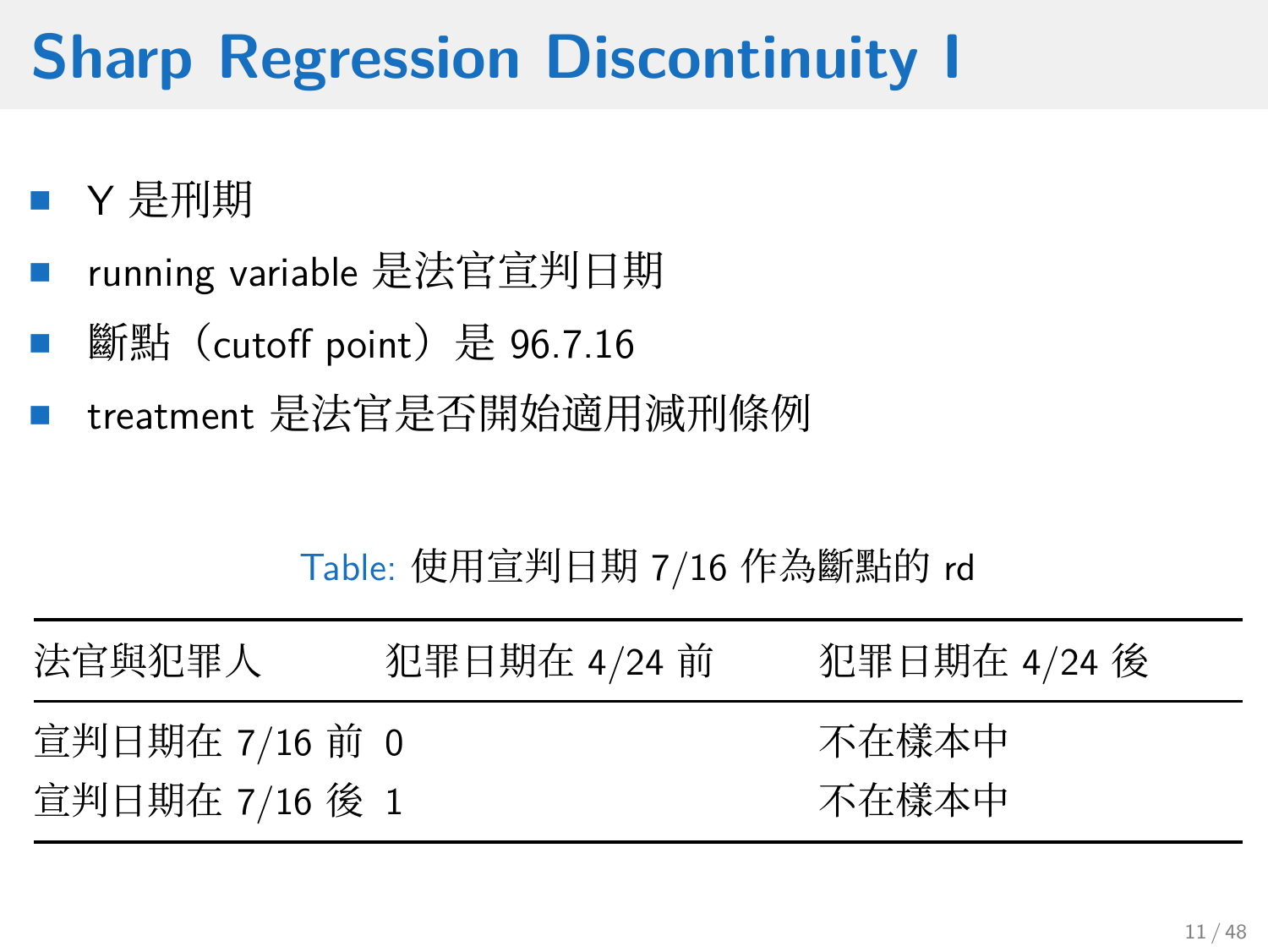## **Graph Analysis**



Figure: 以犯罪日期 4 月 24 日為斷點的 RD 圖  $_{12/48}$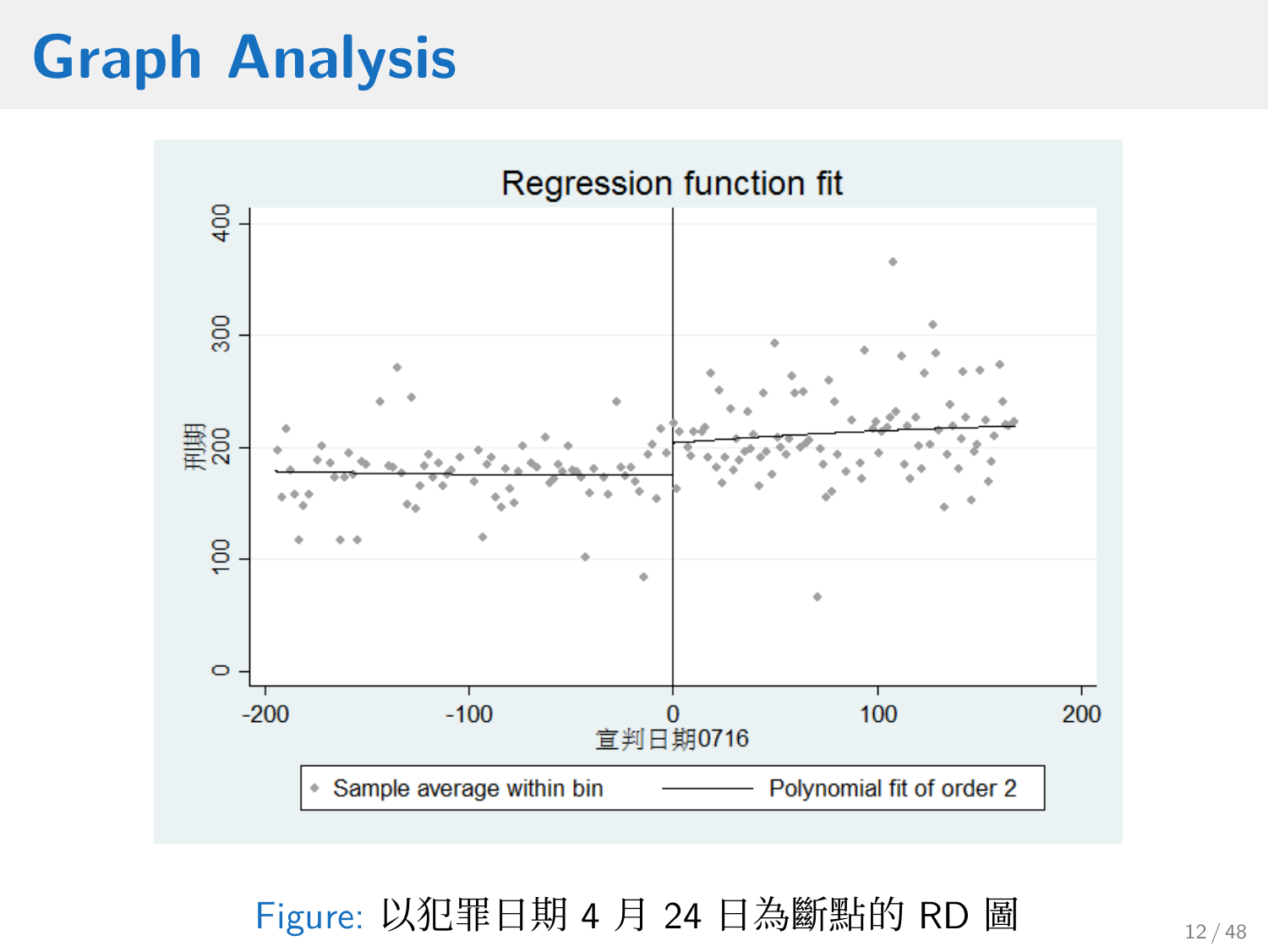## **Graph Analysis**



Figure: 以犯罪日期 4 月 24 日為斷點的 RD 圖 13/48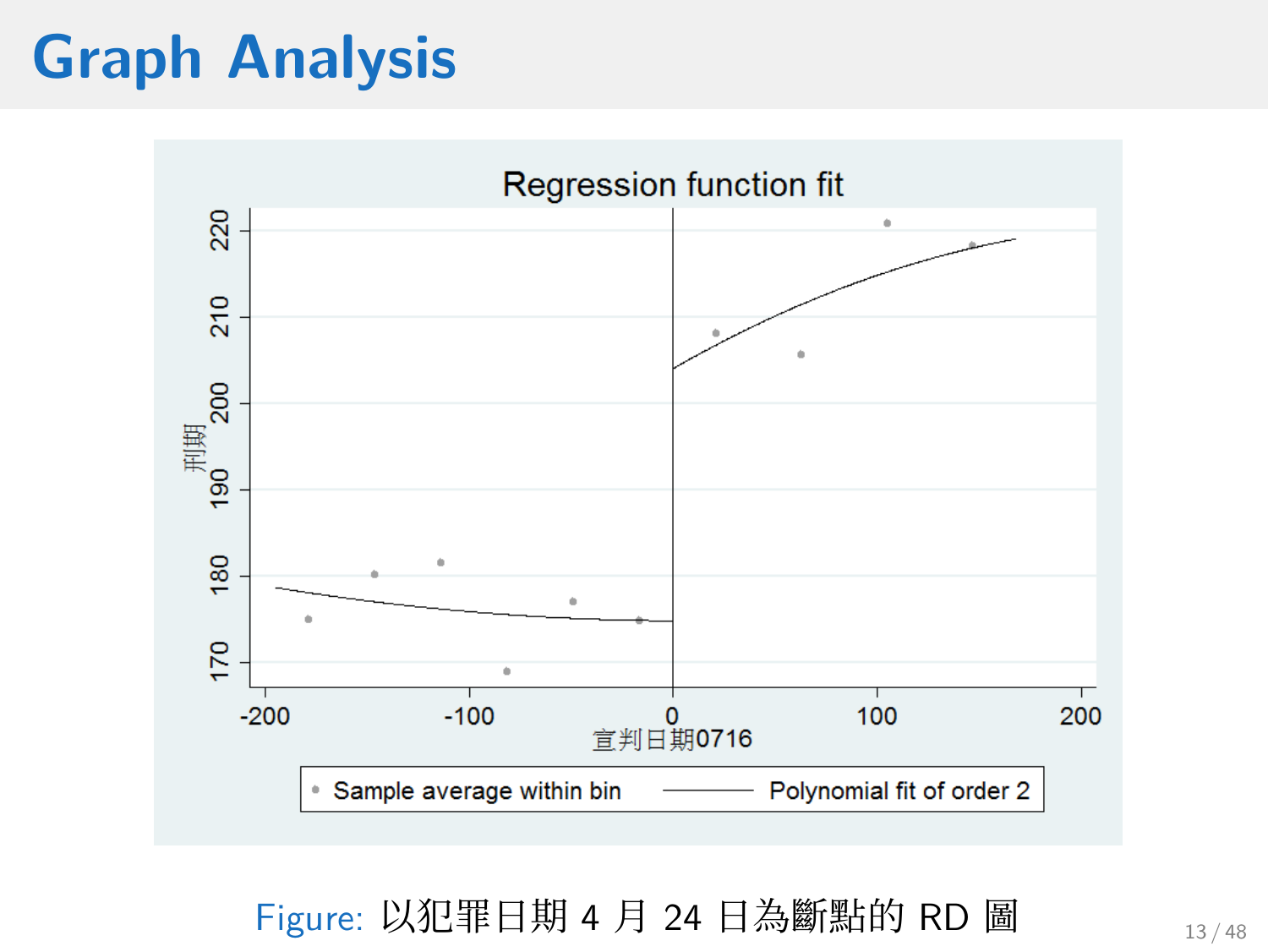### **Density Analysis**



Figure: 法官的 sorting 行為  $14/48$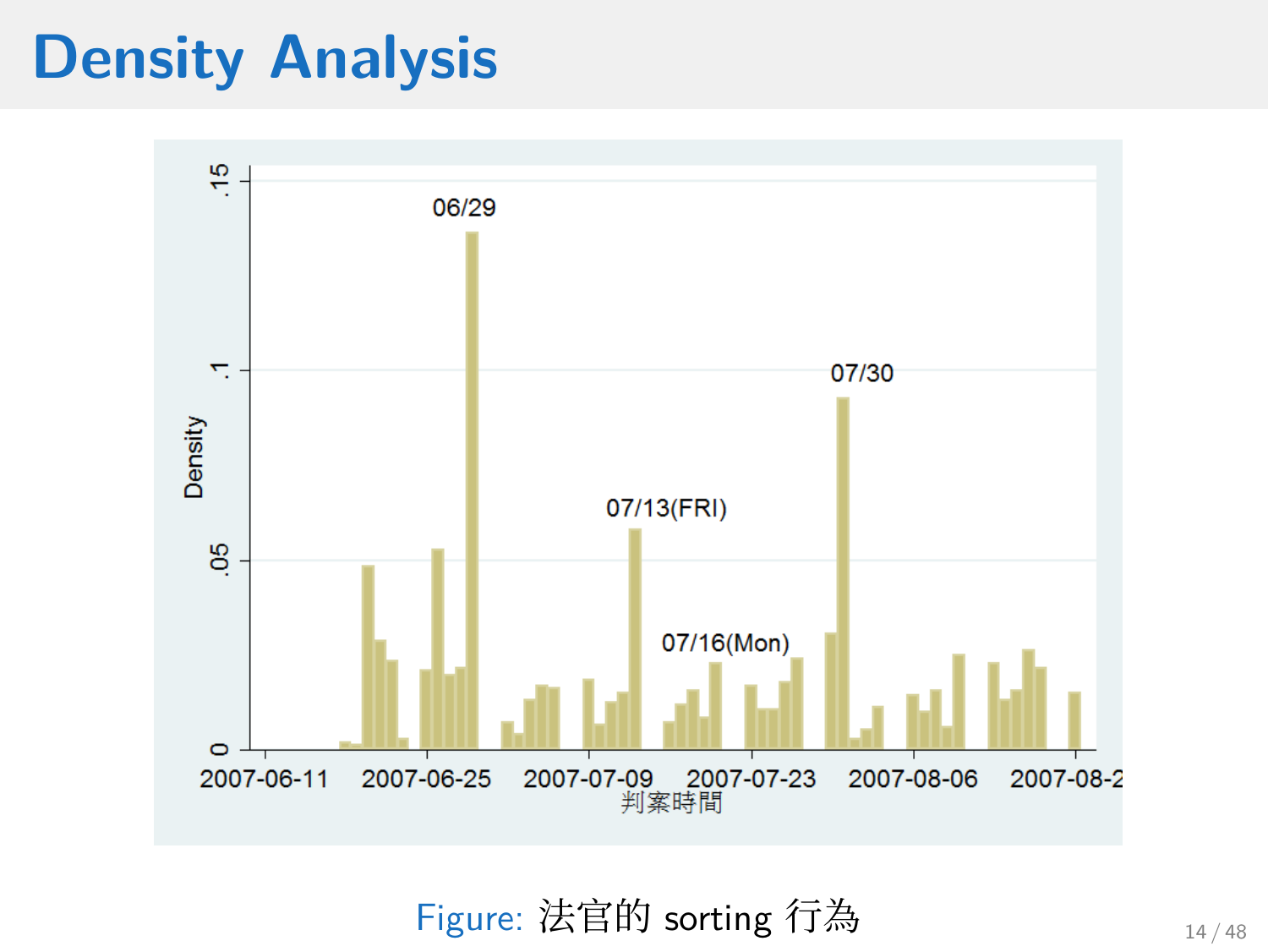## **Regression Analysis**

| VARIABLES                 | (1)                              | (2)<br>總統公告                    | (3)<br>周為單位                      |
|---------------------------|----------------------------------|--------------------------------|----------------------------------|
| 日期 0425 0715              | 0.479<br>(1.751)                 |                                |                                  |
| 日期 0425 0704              |                                  | $-0.576$                       |                                  |
| 日期 0705_0715              |                                  | (1.784)<br>$11.77**$           |                                  |
|                           |                                  | (5.025)                        |                                  |
| 日期 0611_0617              |                                  |                                | $-10.65**$<br>(5.292)            |
| .<br>日期 0709_0715         |                                  |                                | 15.23**<br>(7.245)               |
| 日期 0715 之後                | 33.57***                         | 33.59***                       | 34.72***                         |
| Constant                  | (1.980)<br>$61.16***$<br>(1.668) | (1.982)<br>61.28***<br>(1.672) | (4.150)<br>$61.22***$<br>(1.682) |
| Observations<br>R-squared | 9,168<br>0.496                   | 9,168<br>0.497                 | 9,168<br>0.498                   |

Robust standard errors in parentheses

\*\*\* p*<*0.01, \*\* p*<*0.05, \* p*<*0.1

■ y 都是刑期

- **1 將判決日期設為三個 dummy** variable, 4/24 前、4/25-7/15、 7/16 之後
- 將 4/25-7/15, 區分為 4/25-7/4 與 7/5-7/15
- 6 將 4/25-7/15, 以周為單位設 虛擬變數
- baseline dummy variable <sup>是</sup> 4/24 前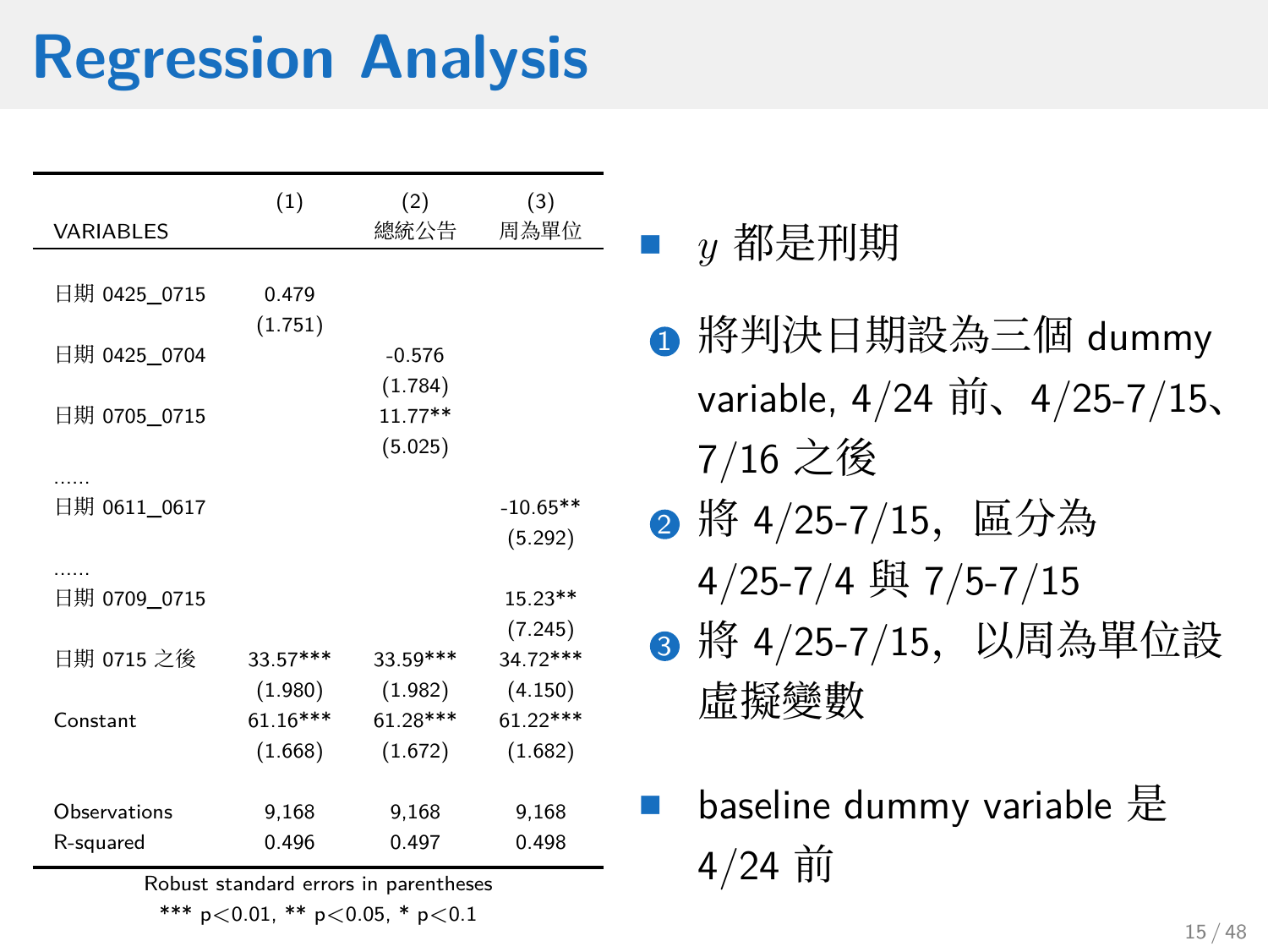## **Sharp Regression Discontinuity II**

- **•**  $Y_i = \alpha + \rho$  Commutation<sub>*i*</sub> +  $\beta \hat{X}_i + \gamma$  Commutation<sub>*i*</sub> $\hat{X}_i + \epsilon_i$ 
	- $\blacktriangleright$   $Y_i$  is criminal sentence
	- $\blacktriangleright$  Commutation<sub>*i*</sub> is a dummy indicating criminal date after 4/24
	- $\blacktriangleright$   $X_i$  is crime date.  $c$  is cutoff point 4/25
	- $\blacktriangleright$   $\hat{X}_i$  is  $X_i$   $c$
	- ▶ Allow different slopes before and after cutoffpoint

Table: 使用犯罪日期 4/24 作為斷點的 RD

| 法官與犯罪人             | 犯罪日期在 4/24 前 | 犯罪日期在 4/24 後 |
|--------------------|--------------|--------------|
| 宣判日期在 7/16 前 不在樣本中 |              | 不在樣本中        |
| 宣判日期在 7/16 後 0     |              |              |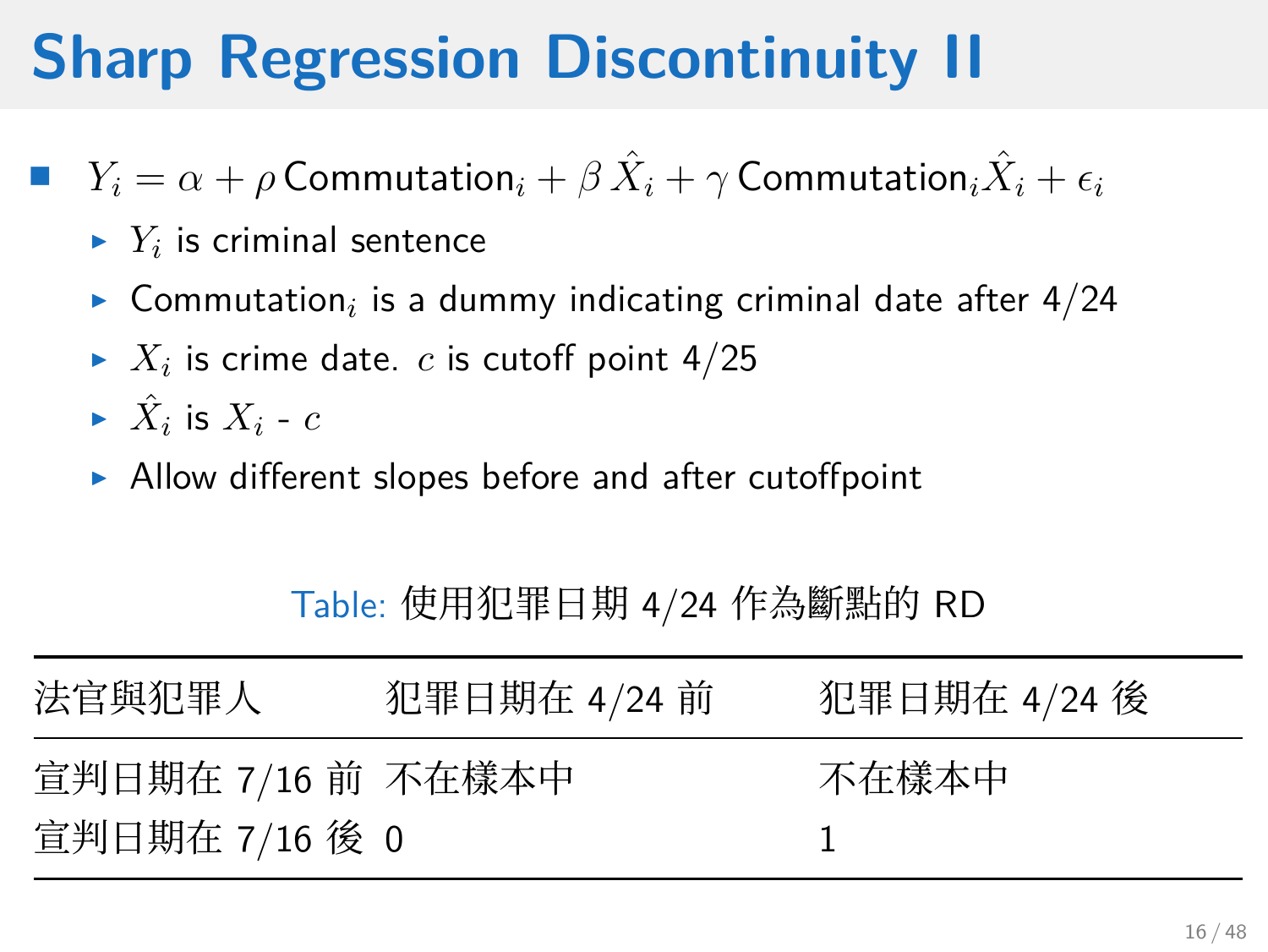## **Summary Statistics**

|                  | (1)   | (2)      | (3)      | (4)      | (5)      |
|------------------|-------|----------|----------|----------|----------|
| <b>VARIABLES</b> | N     | mean     | sd       | min      | max      |
|                  |       |          |          |          |          |
| 刑期               | 6,537 | 180.3    | 98.64    | 4        | 545      |
| 共同正犯             | 6,537 | 0.210    | 0.407    | $\Omega$ | 1        |
| 夜間侵入             | 6,537 | 0.0857   | 0.280    | $\Omega$ | 1        |
| 常業               | 6,537 | $\Omega$ | $\Omega$ | $\Omega$ | $\Omega$ |
| 幫助               | 6,537 | 0.000153 | 0.0124   | $\Omega$ | 1        |
| 攜帶兇器             | 6,537 | 0.306    | 0.461    | $\Omega$ | 1        |
| 教唆               | 6,537 | $\Omega$ | $\Omega$ | $\Omega$ | $\Omega$ |
| 易字號              | 6,537 | 0.728    | 0.445    | $\Omega$ | 1        |
| 未遂               | 6.537 | 0.0708   | 0.257    | $\Omega$ | 1        |
| 毀越牆垣             | 6,537 | 0.105    | 0.307    | $\Omega$ | 1        |
| 法院收案年            | 6,537 | 95.99    | 0.0977   | 95       | 96       |
| 減刑               | 6.537 | 0.381    | 0.486    | $\Omega$ | 1        |
| 簡字號              | 6,537 | 0.177    | 0.382    | $\Omega$ | 1        |
| 累犯               | 6,537 | 0.612    | 0.487    | $\Omega$ | 1        |
| 結夥三人             | 6.537 | 0.0462   | 0.210    | $\Omega$ | 1        |
| 緝字號              | 6,537 | 0.00841  | 0.0913   | $\Omega$ | 1        |
| 訴字號              | 6,537 | 0.0948   | 0.293    | $\Omega$ | 1        |
| 連續               | 6.537 | 0.000459 | 0.0214   | $\Omega$ | 1        |

Table: 敘述統計 4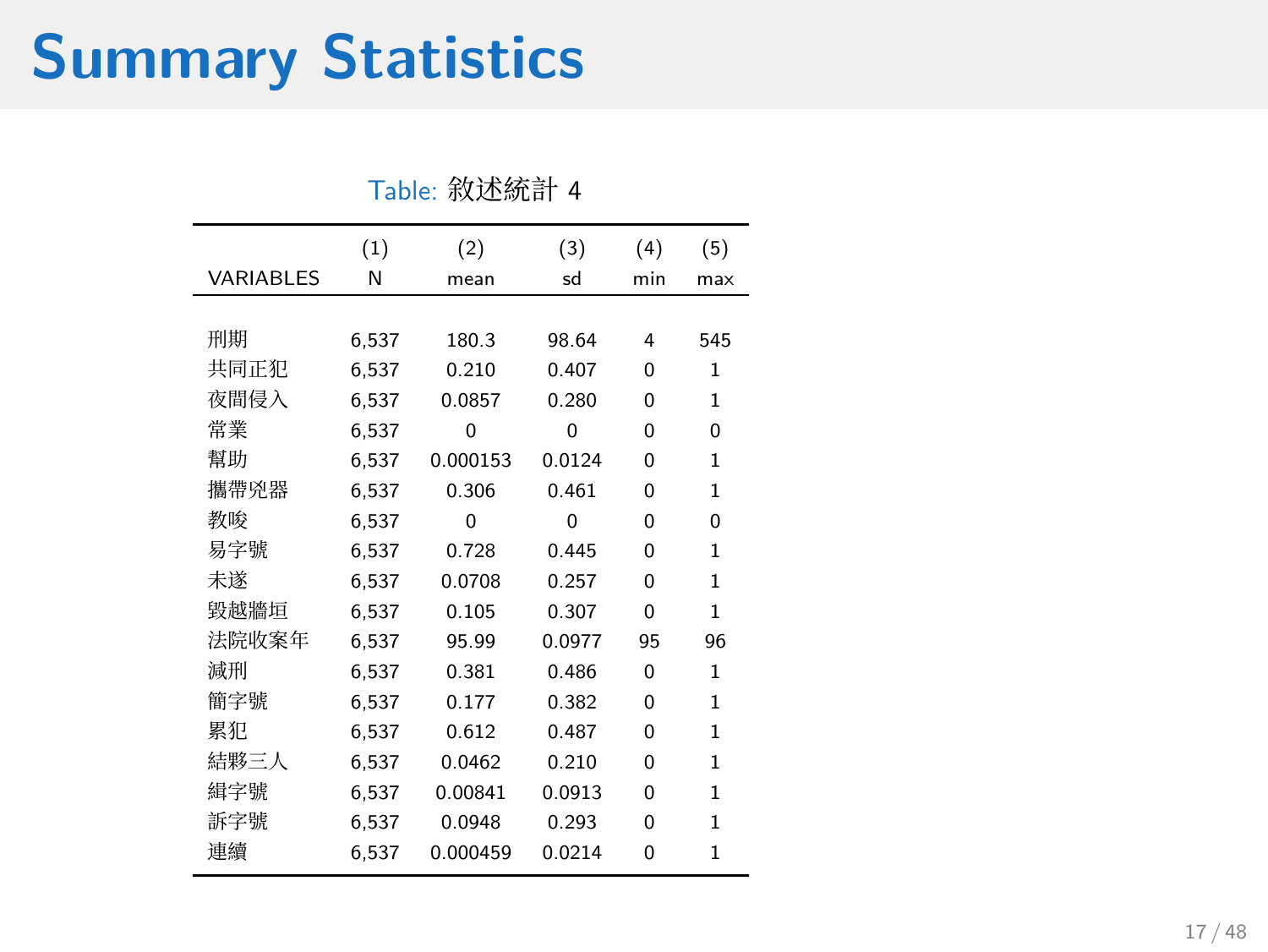## **Graph analysis**



Figure: 以犯罪日期 4 月 24 日為斷點的 RD 圖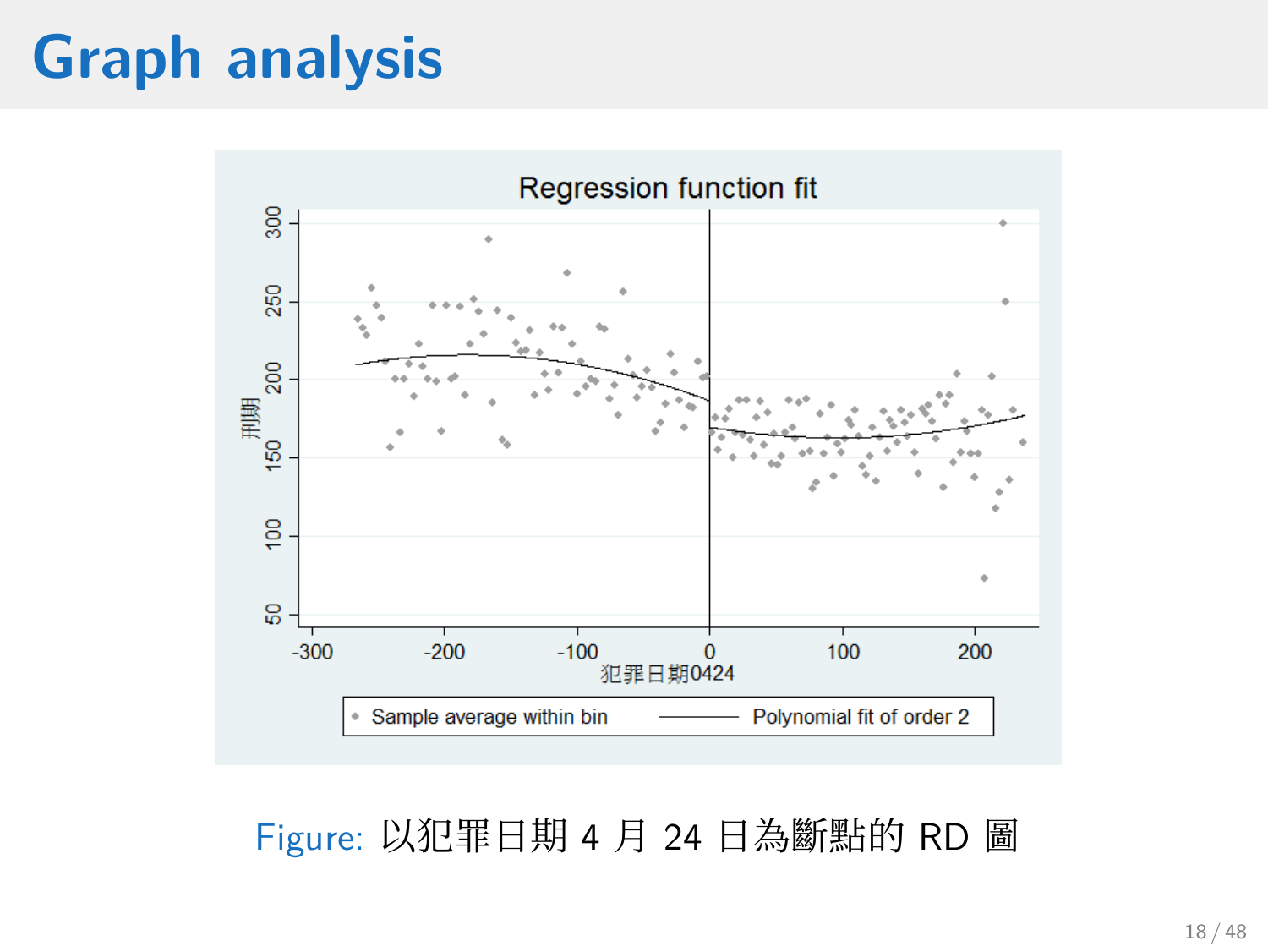## **Graph analysis**



Figure: 以犯罪日期 4 月 24 日為斷點的 RD 圖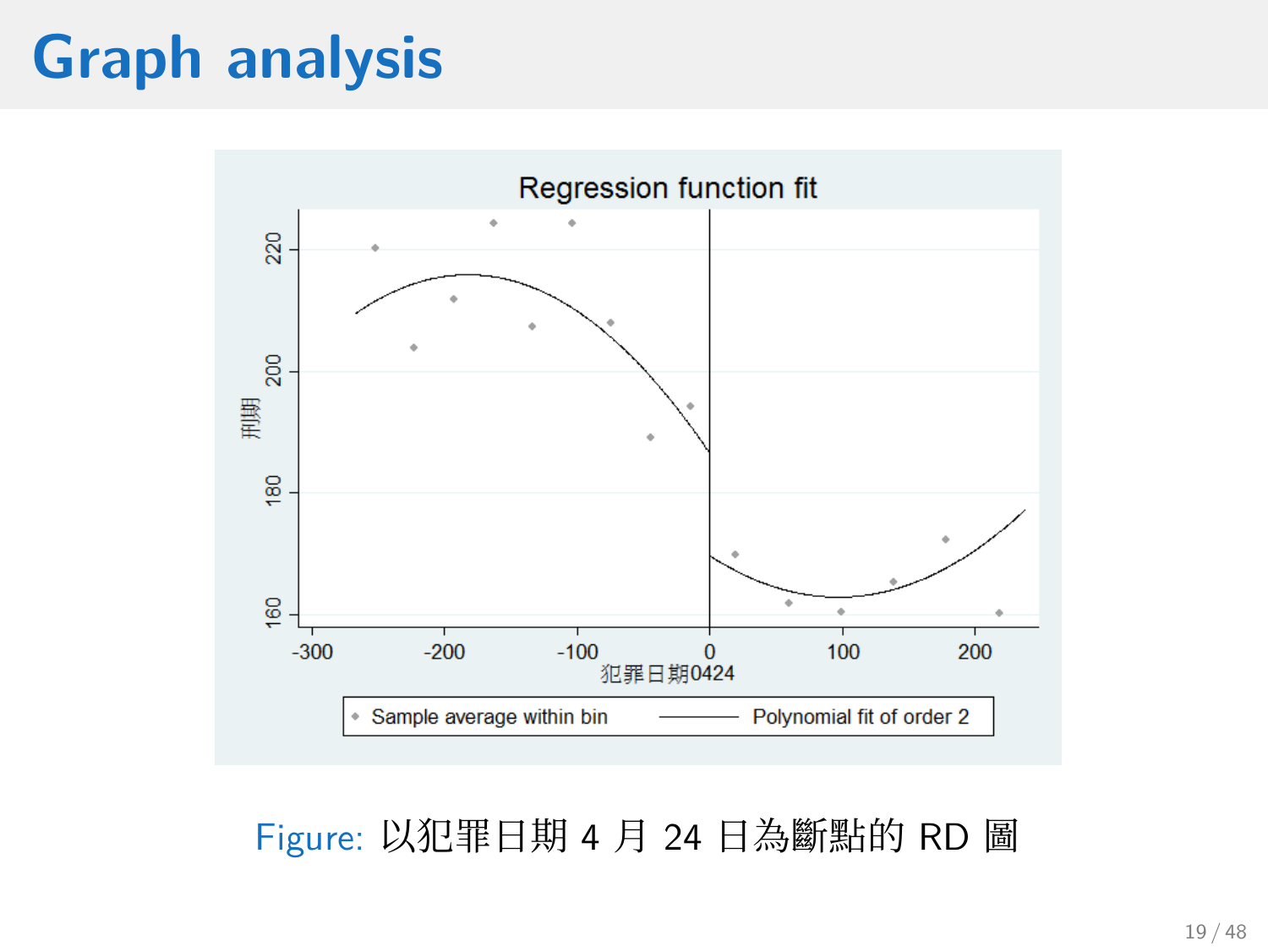## **Local Linear Regression**

|                                | (1)         | (2)         | (3)       | (4)      |
|--------------------------------|-------------|-------------|-----------|----------|
| <b>VARIABLES</b>               | 前後 30 天     | 前後 20 天     | 前後 10 天   | 前後 5天    |
|                                |             |             |           |          |
| treatmentD_crime               | $-33.34***$ | $-40.01***$ | $-34.78*$ | $-41.11$ |
|                                | (10.69)     | (13.26)     | (19.93)   | (31.61)  |
| $\hat{X}$                      | 0.221       | 1.685*      | $-0.445$  | 9.211    |
|                                | (0.476)     | (0.890)     | (2.296)   | (7.032)  |
| $D * \hat{X}$                  | 0.210       | $-1.834$    | 0.413     | $-13.36$ |
|                                | (0.648)     | (1.243)     | (3.641)   | (11.65)  |
| Constant                       | 197.5***    | 208.9***    | 202.7***  | 214.4*** |
|                                | (7.688)     | (9.300)     | (12.33)   | (16.80)  |
|                                |             |             |           |          |
| Observations                   | 1,232       | 828         | 447       | 212      |
| R-squared                      | 0.016       | 0.022       | 0.032     | 0.035    |
| Standard errors in parentheses |             |             |           |          |

Table: Local linear regression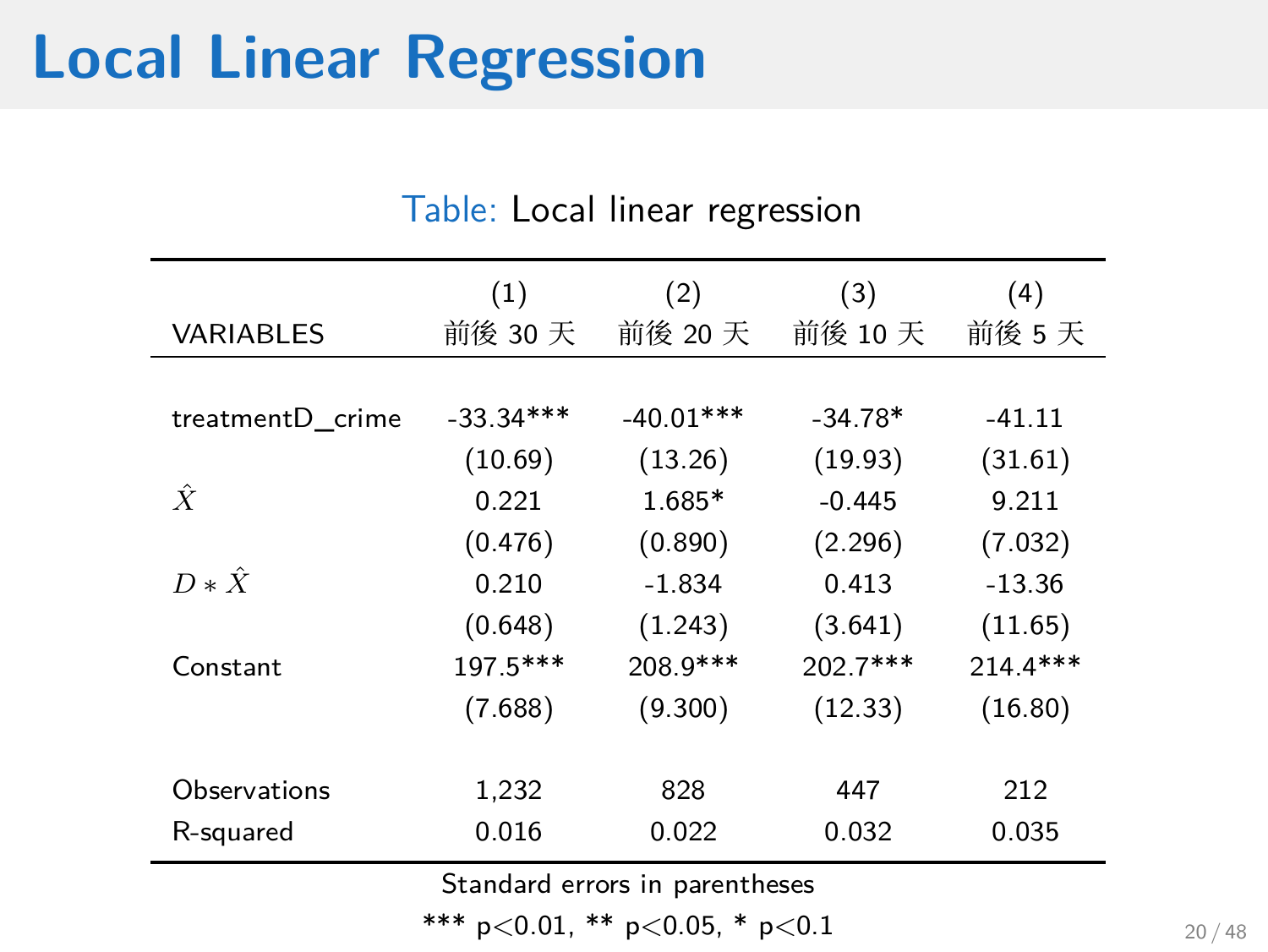- Cattaneo et al. (2018)
- **u** suitable bandwidth
	- ▶ Optimal-MSE algorithm or Optimal-CER(coverage error decay rate) algorithm
- $\blacksquare$  suitable kernel: give different weight to the data points
	- ▶ triangular, epanechnikov, uniform
- **u** suitable polynomial
	- ▶ local linear regression or local quadratic regression
- $\blacksquare$  control covariate variables
- all results are similar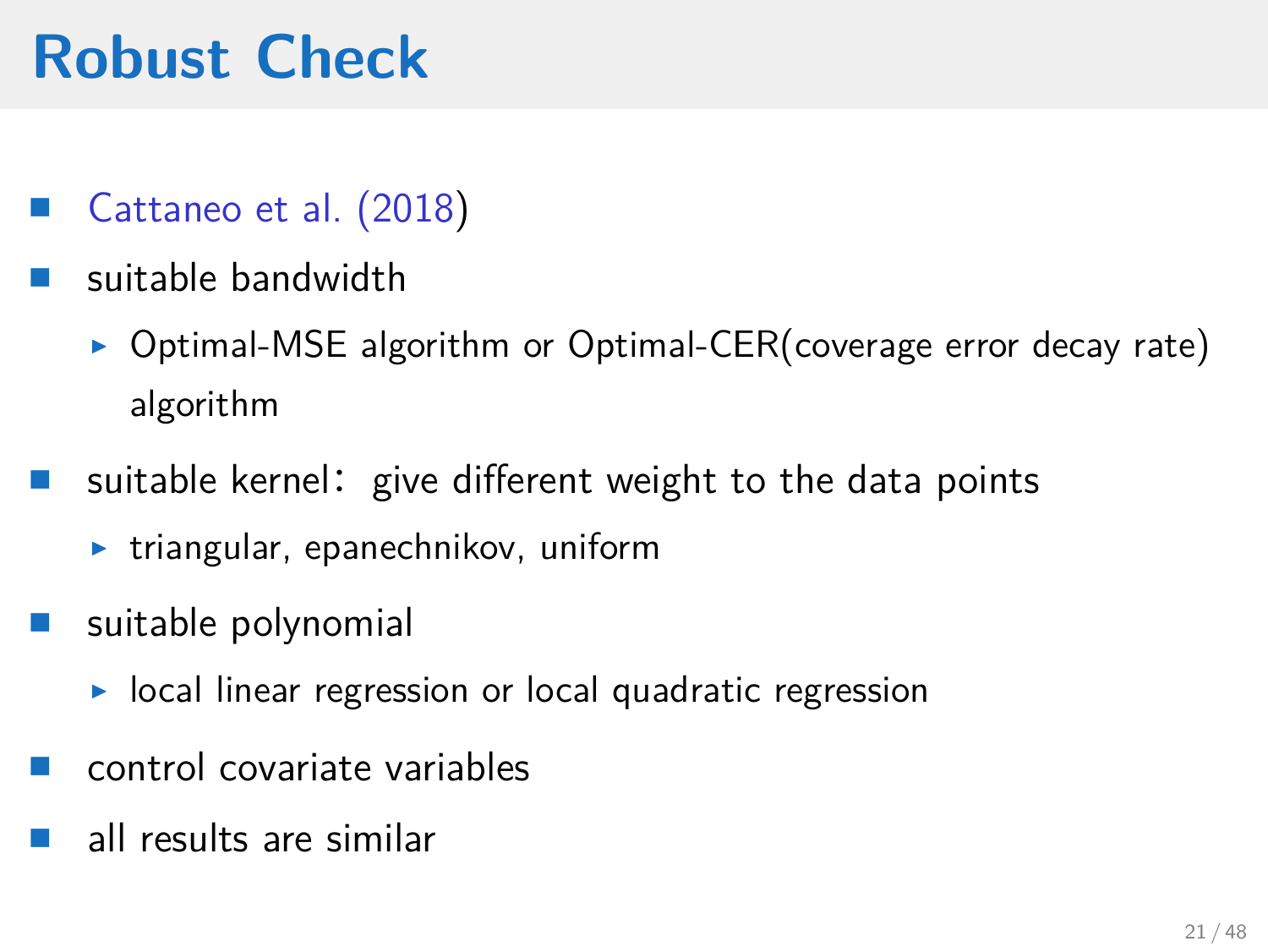#### Table: Sharp RD 的穩健測試 1

| <b>VARIABLES</b>        | (1)<br>刑期   | (2)<br>刑期   | (3)<br>刑期   | (4)<br>刑期   | (5)<br>刑期   | (6)<br>刑期    |
|-------------------------|-------------|-------------|-------------|-------------|-------------|--------------|
| RD Estimate             | $-24.07***$ | $-37.79***$ | $-31.23***$ | $-38.45***$ | $-24.36***$ | $-38.58$ *** |
|                         | (7.603)     | (11.71)     | (10.06)     | (12.09)     | (7.837)     | (11.79)      |
| Observations            | 6.537       | 6,537       | 6,537       | 6,537       | 6,537       | 6,537        |
| Kernel Type             | Tri         | Tri         | Uni         | Uni         | Epa         | Epa          |
| <b>BW Type</b>          | mserd       | mserd       | mserd       | mserd       | mserd       | mserd        |
| Order Loc. Poly.        | 1           | 2           | 1           | 2           | 1           | 2            |
| BW est.                 | 85.12       | 73.62       | 37.23       | 59.70       | 75.23       | 69.65        |
| left of c observations  | 1304        | 1123        | 682         | 983         | 1144        | 1078         |
| right of c observations | 2086        | 1834        | 908         | 1512        | 1894        | 1739         |

Standard errors in parentheses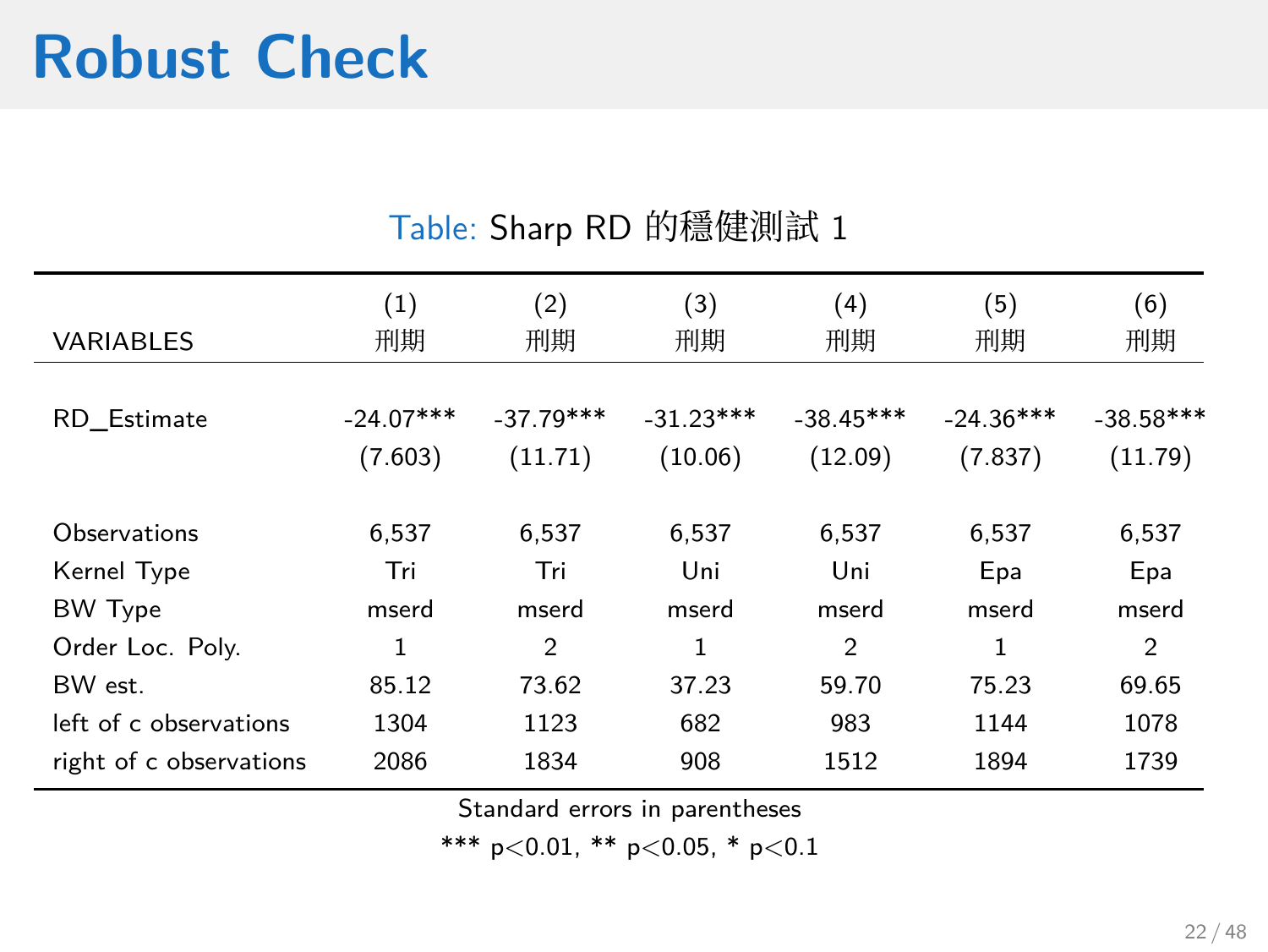J.

ł,

| <b>VARIABLES</b>        | (1)<br>刑期   | (2)<br>刑期      | (3)<br>刑期    | (4)<br>刑期      | (5)<br>刑期    | (6)<br>刑期      |
|-------------------------|-------------|----------------|--------------|----------------|--------------|----------------|
|                         |             |                |              |                |              |                |
| RD Estimate             | $-39.99***$ | $-45.72***$    | $-35.42***$  | $-47.00***$    | $-39.73***$  | $-47.05***$    |
|                         | (6.667)     | (8.538)        | (6.426)      | (8.912)        | (6.658)      | (8.730)        |
|                         |             |                |              |                |              |                |
| Observations            | 6,537       | 6,537          | 6,537        | 6,537          | 6,537        | 6,537          |
| Kernel Type             | Tri         | Tri            | Uni          | Uni            | Epa          | Epa            |
| <b>BW Type</b>          | mserd       | mserd          | mserd        | mserd          | mserd        | mserd          |
| covariate               | yes         | yes            | yes          | yes            | yes          | yes            |
| Order Loc. Poly.        | 1           | $\overline{2}$ | $\mathbf{1}$ | $\overline{2}$ | $\mathbf{1}$ | $\overline{2}$ |
| BW est.                 | 57.55       | 73.01          | 51.98        | 57.10          | 54.61        | 67.45          |
| left of c observations  | 968         | 1123           | 884          | 968            | 927          | 1047           |
| right of c observations | 1464        | 1834           | 1306         | 1464           | 1384         | 1695           |
|                         |             |                |              |                |              |                |

Table: Sharp RD 的穩健測試 2

Standard errors in parentheses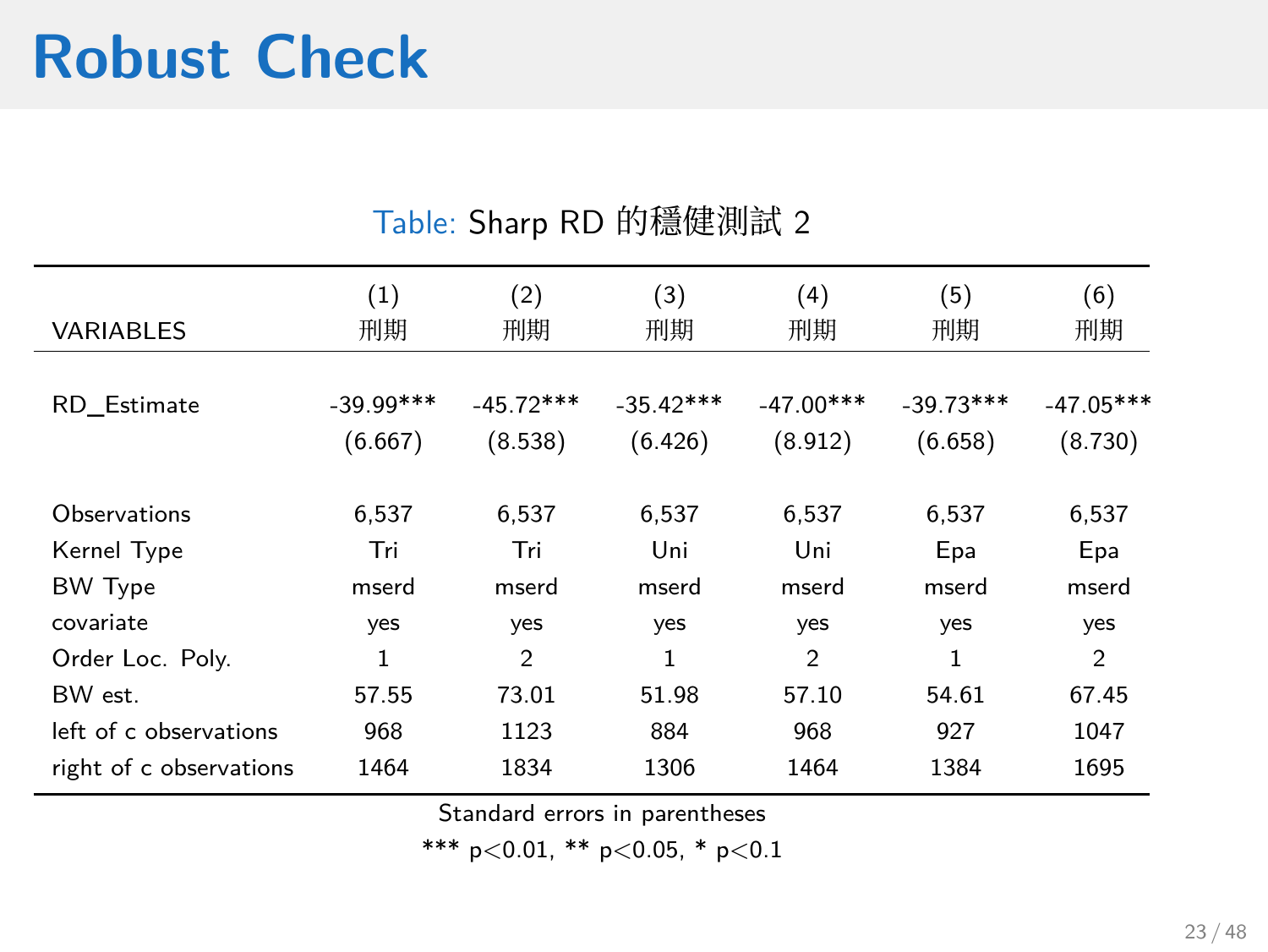#### Table: Sharp RD 的穩健測試 3

| <b>VARIABLES</b>        | (1)<br>刑期   | (2)<br>刑期   | (3)<br>刑期   | (4)<br>刑期   | (5)<br>刑期   | (6)<br>刑期   |
|-------------------------|-------------|-------------|-------------|-------------|-------------|-------------|
|                         |             |             |             |             |             |             |
| RD Estimate             | $-30.74***$ | $-41.89***$ | $-46.74***$ | $-39.86***$ | $-31.72***$ | $-42.30***$ |
|                         | (9.304)     | (14.59)     | (12.76)     | (15.13)     | (9.528)     | (14.74)     |
|                         |             |             |             |             |             |             |
| Observations            | 6,537       | 6,537       | 6,537       | 6,537       | 6,537       | 6,537       |
| Kernel Type             | Tri         | Tri         | Uni         | Uni         | Epa         | Epa         |
| <b>BW Type</b>          | cerrd       | cerrd       | cerrd       | cerrd       | cerrd       | cerrd       |
| Order Loc. Poly.        | 1           | 2           | 1           | 2           | 1           | 2           |
| BW est.                 | 54.86       | 44.57       | 24          | 36.14       | 48.49       | 42.16       |
| left of c observations  | 927         | 790         | 437         | 661         | 842         | 759         |
| right of c observations | 1384        | 1095        | 578         | 866         | 1207        | 1038        |

Standard errors in parentheses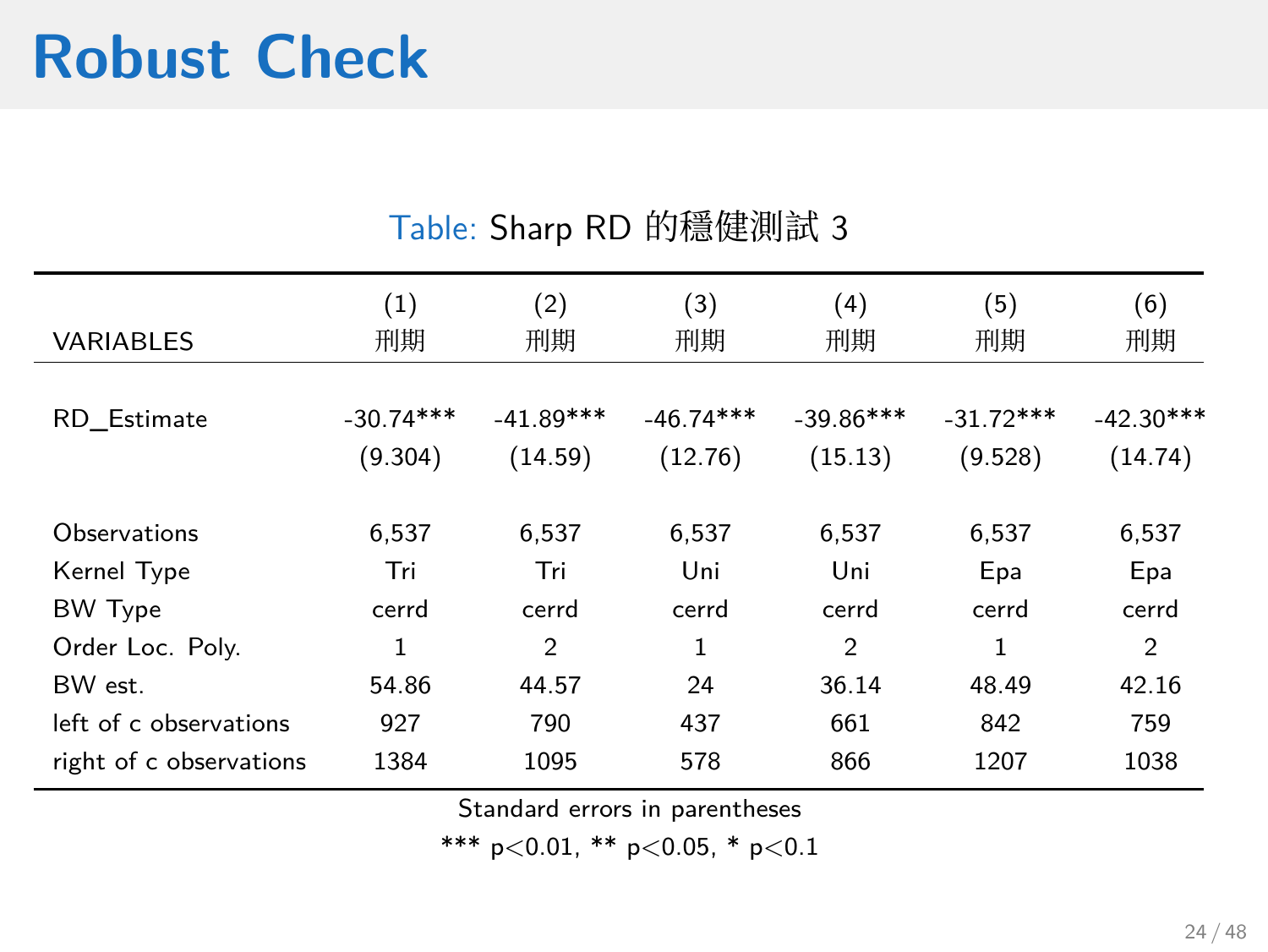J.

ł,

| <b>VARIABLES</b>        | (1)<br>刑期   | (2)<br>刑期      | (3)<br>刑期   | (4)<br>刑期      | (5)<br>刑期    | (6)<br>刑期      |
|-------------------------|-------------|----------------|-------------|----------------|--------------|----------------|
|                         |             |                |             |                |              |                |
| RD Estimate             | $-43.83***$ | $-43.94***$    | $-40.97***$ | $-45.21***$    | $-44.05***$  | $-44.31***$    |
|                         | (8.015)     | (10.39)        | (7.878)     | (11.17)        | (8.059)      | (10.67)        |
| Observations            | 6.537       | 6.537          | 6,537       | 6,537          | 6,537        | 6,537          |
| Kernel Type             | Tri         | Tri            | Uni         | Uni            | Epa          | Epa            |
| <b>BW Type</b>          | cerrd       | cerrd          | cerrd       | cerrd          | cerrd        | cerrd          |
| covariate               | yes         | yes            | yes         | yes            | yes          | yes            |
| Order Loc. Poly.        | 1           | $\overline{2}$ | 1           | $\overline{2}$ | $\mathbf{1}$ | $\overline{2}$ |
| BW est.                 | 37.09       | 44.19          | 33.50       | 34.56          | 35.20        | 40.83          |
| left of c observations  | 682         | 790            | 614         | 626            | 644          | 726            |
| right of c observations | 908         | 1095           | 793         | 818            | 849          | 979            |

#### Table: Sharp RD 的穩健測試 4

Standard errors in parentheses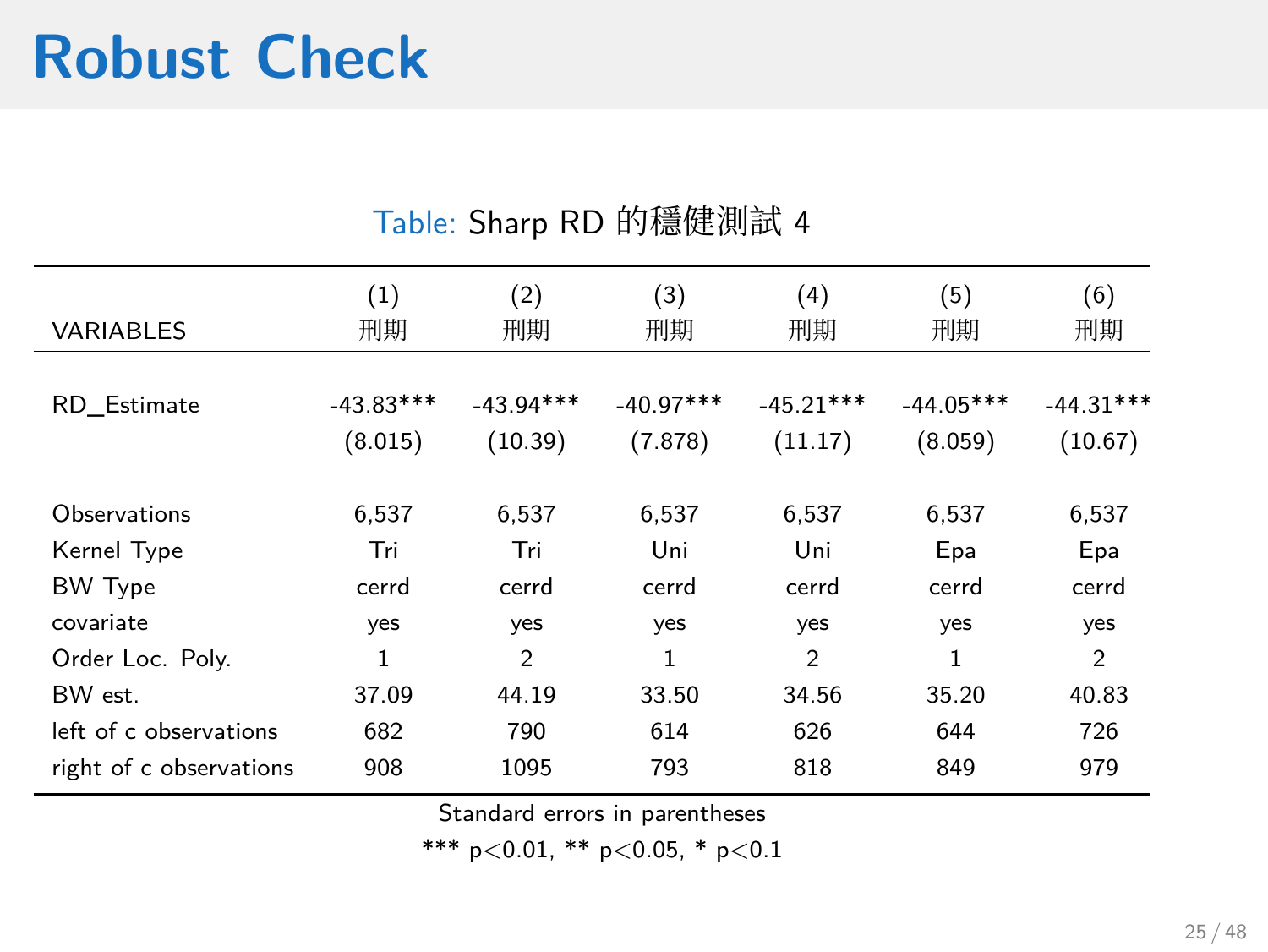### **Robust Check–global approach**

 $(1)$   $(2)$   $(3)$   $(4)$   $(5)$ VARIABLES 刑期 刑期 刑期 刑期 刑期 treatmentD\_crime -39.67\*\*\* -28.89\*\*\* -17.01\*\*\* -13.50\* -33.21\*\*\* (2.464) (4.285) (6.131) (7.903) (9.625) Constant 204.8\*\*\* 194.0\*\*\* 186.8\*\*\* 187.7\*\*\* 202.2\*\*\* (1.938) (3.196) (4.459) (5.654) (6.825) Observations 6,537 6,537 6,537 6,537 6,537 R-squared 0.038 0.041 0.042 0.042 0.045 Control No linear square cubic power of 4

Table: SharpRD global

Standard errors in parentheses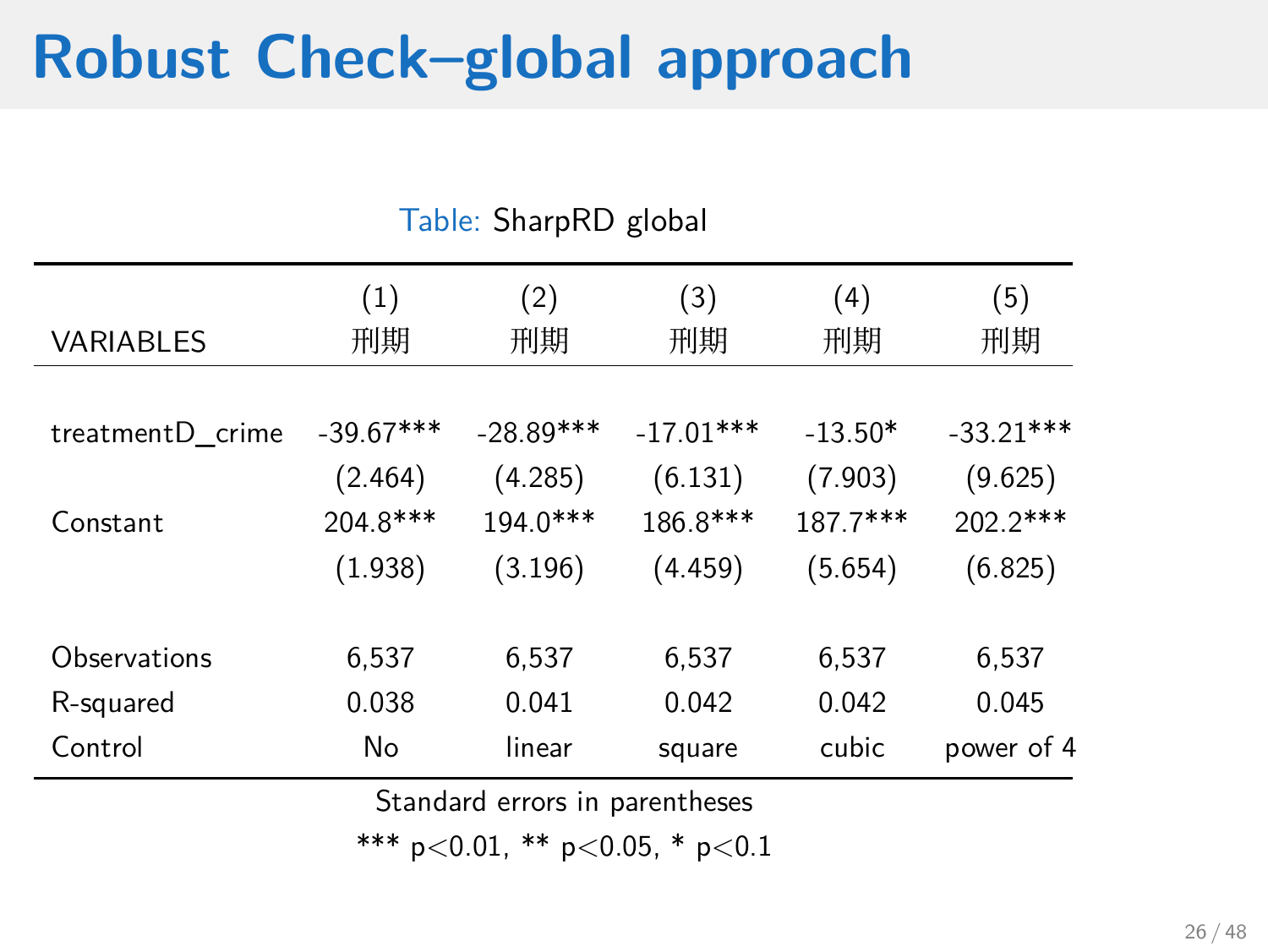### **Balance Test**

#### Table: Balance Test 表

|          | CER-Optimal      | <b>RD</b>  |         | Robust Inference |         | Fff Number   |
|----------|------------------|------------|---------|------------------|---------|--------------|
| Variable | <b>Bandwidth</b> | Estimator  | p-value | Conf. Int.       |         | Observations |
| 易字號      | 32.18            | $-0.0166$  | 0.811   | $[-0.121]$       | 0.0946  | 1365         |
| 訴字號      | 27.77            | $-0.0207$  | 0.538   | $[-0.112]$       | 0.0587  | 1145         |
| 簡字號      | 26.13            | 0.0480     | 0.269   | $[-0.0411]$      | 0.147   | 1113         |
| 緝字號      | 37.24            | $-0.00592$ | 0.476   | $[-0.0245]$      | 0.0115  | 1590         |
| 攜帶兇器     | 36.23            | 0.0881     | 0.115   | $[-0.0205]$      | 0.189   | 1527         |
| 毀越牆垣     | 38.54            | 0.00867    | 0.748   | $[-0.0575]$      | 0.0800] | 1630         |
| 結夥三人     | 37.89            | 0.00936    | 0.665   | $[-0.0269]$      | 0.0422  | 1590         |
| 夜間侵入     | 46.43            | $-0.00834$ | 0.817   | $[-0.0528,$      | 0.0417  | 1968         |
| 未遂       | 39.11            | $-0.0235$  | 0.361   | $[-0.0731]$      | 0.0267  | 1662         |
| 累犯       | 46.74            | 0.0114     | 0.781   | $[-0.0818,$      | 0.109   | 1968         |
| 共同正犯     | 34.37            | $-0.0114$  | 0.752   | $[-0.116]$       | 0.0841  | 1444         |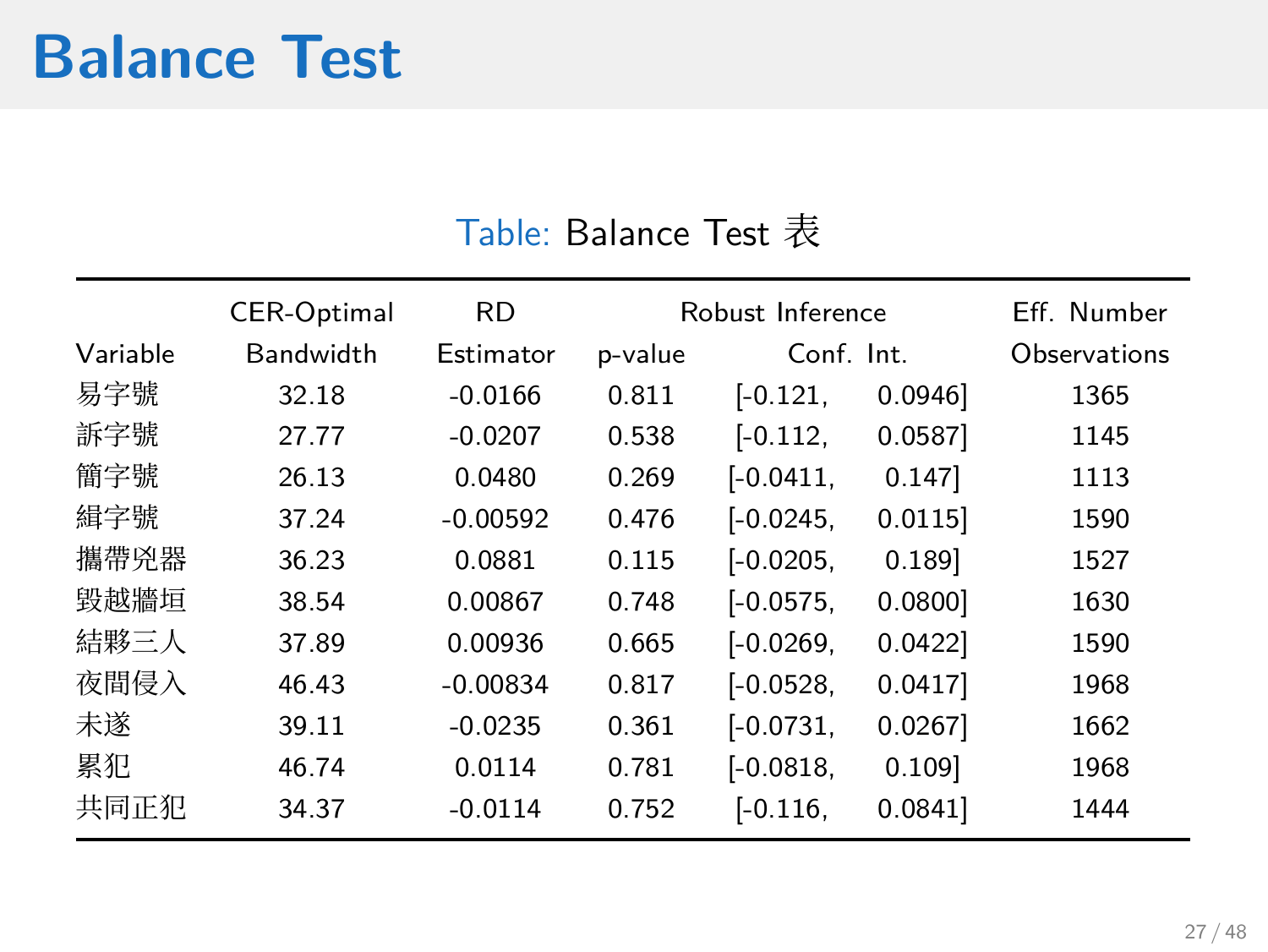### **Balance Test**



Figure: Balance Test 圖 28/48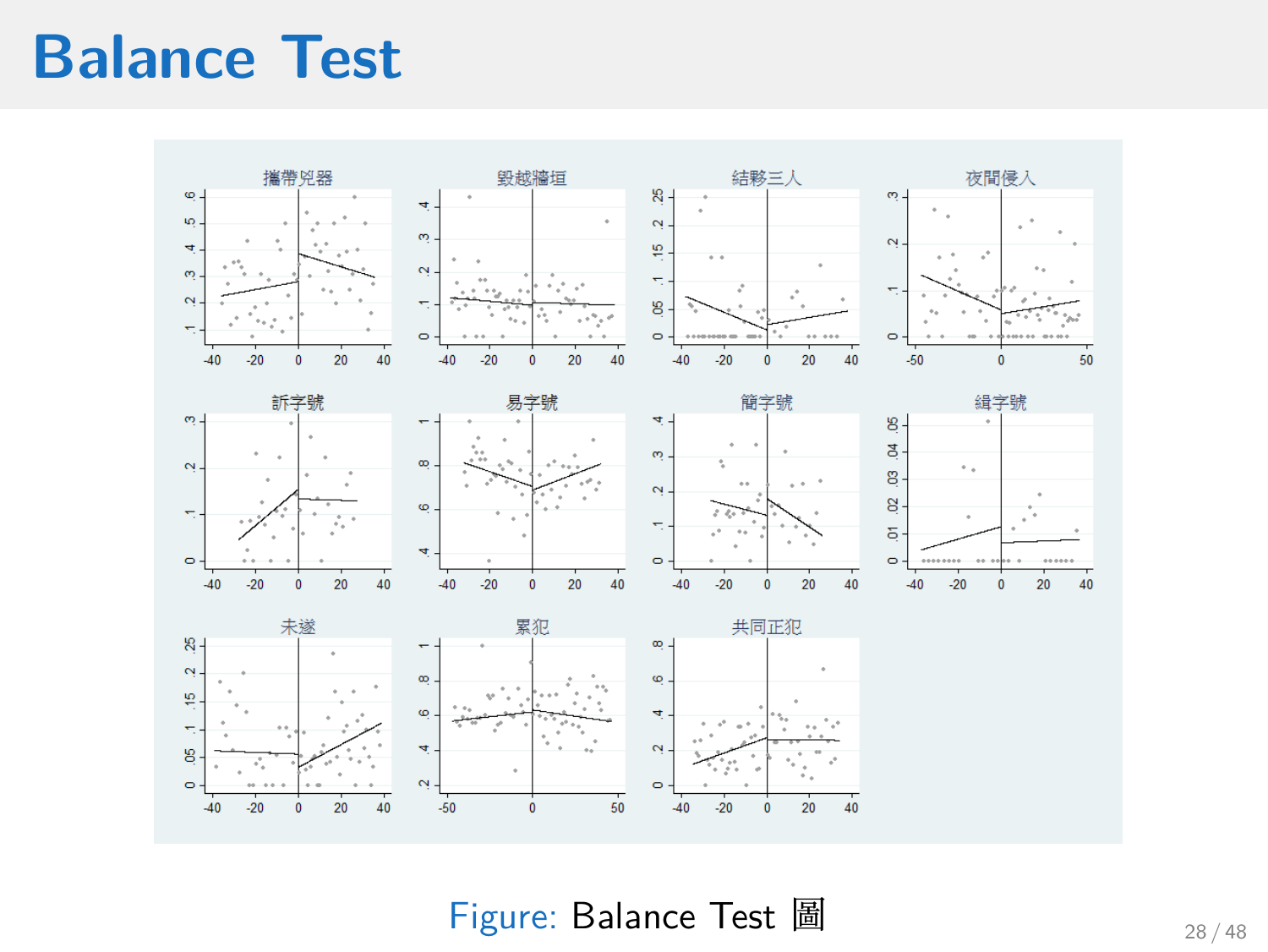

Figure: 宣判日期的直方圖 29/48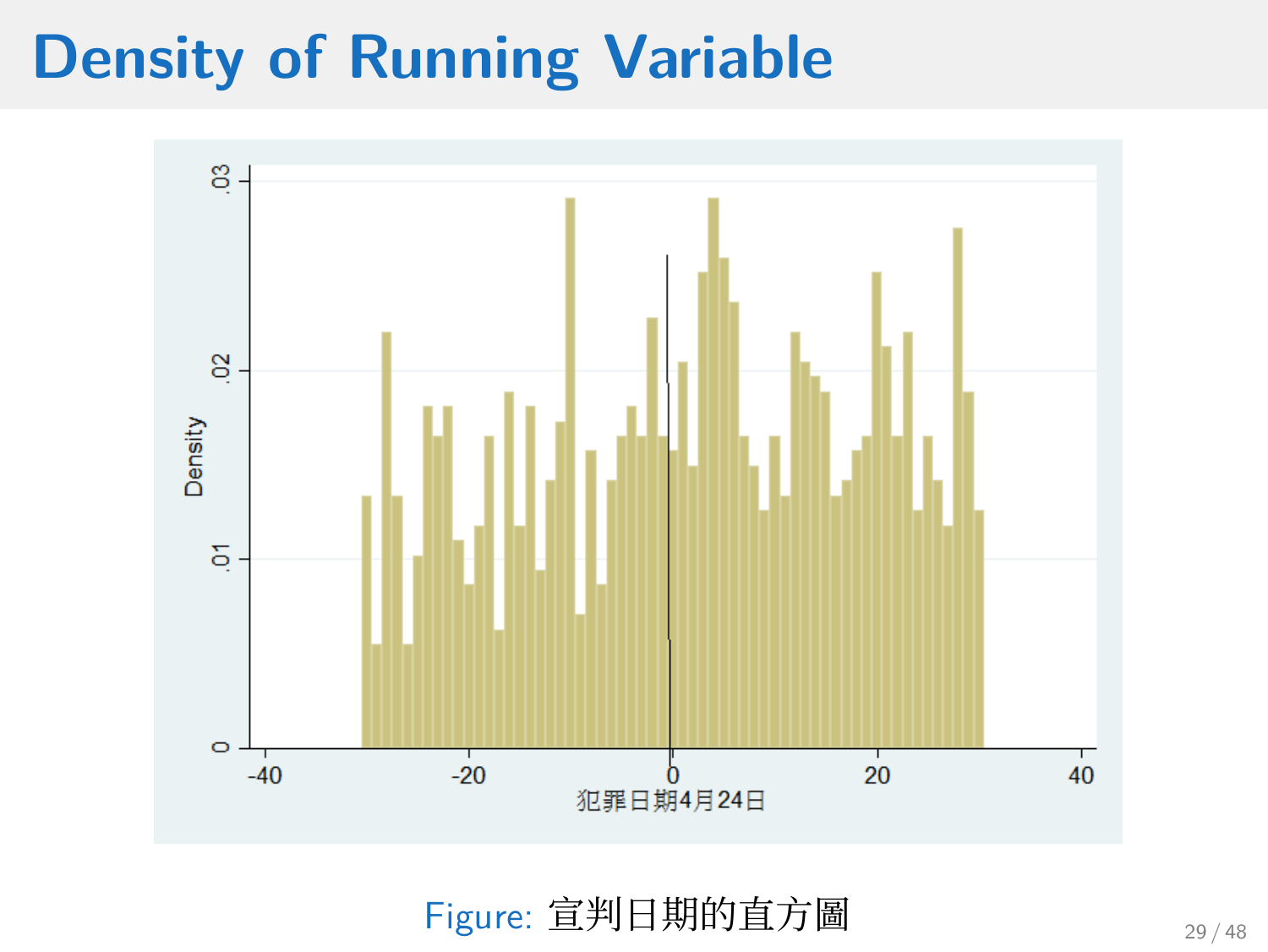

bin size  $=$ 2.73316444

 $bandwidth =$ 117.360631

**Discontinuity** estimate (log difference in height): 0.244472908 (0.060539053)

Figure: 宣判⽇期的 mcCrary2008 圖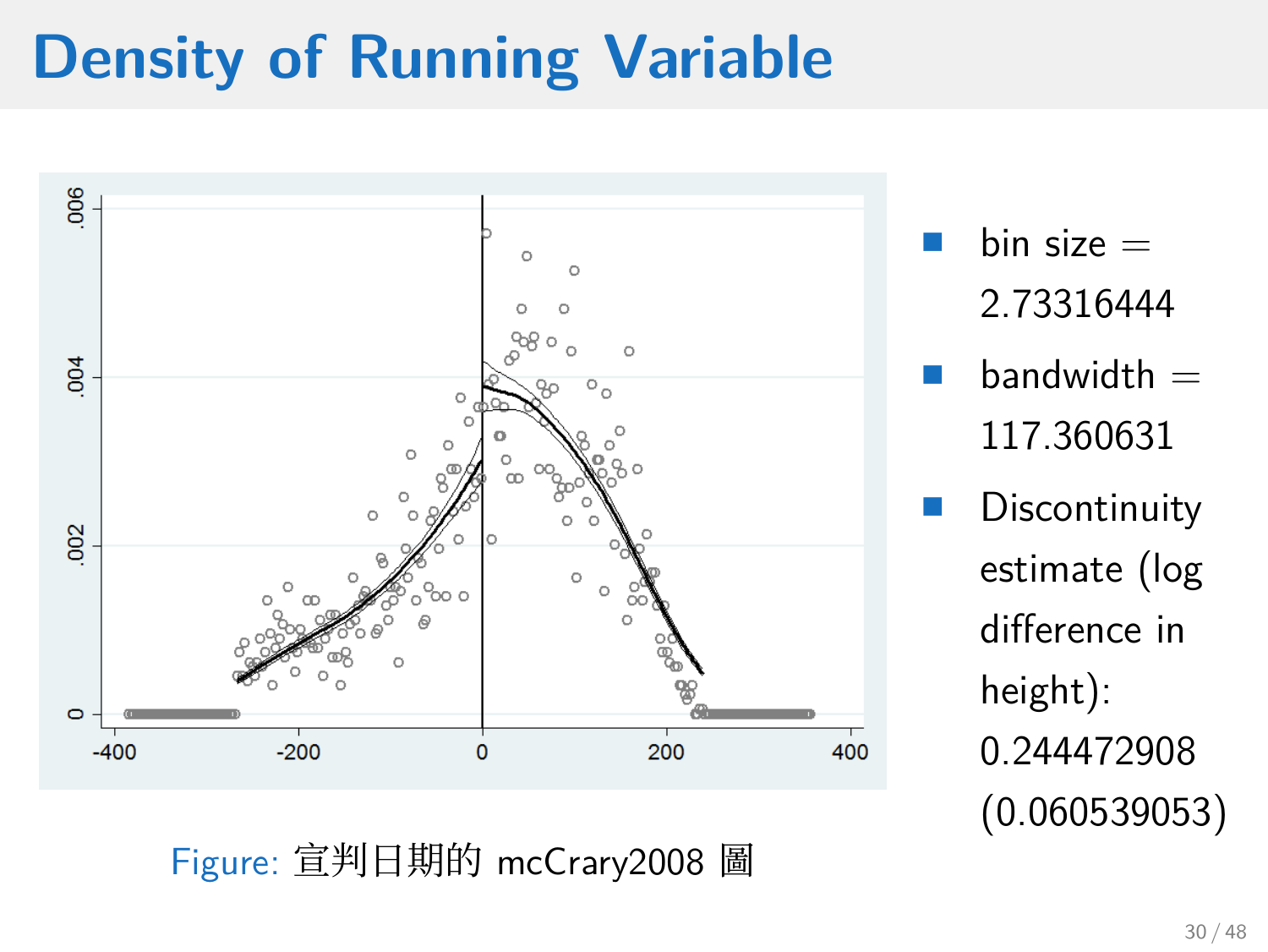

Figure: 宣判日期的 RD density 圖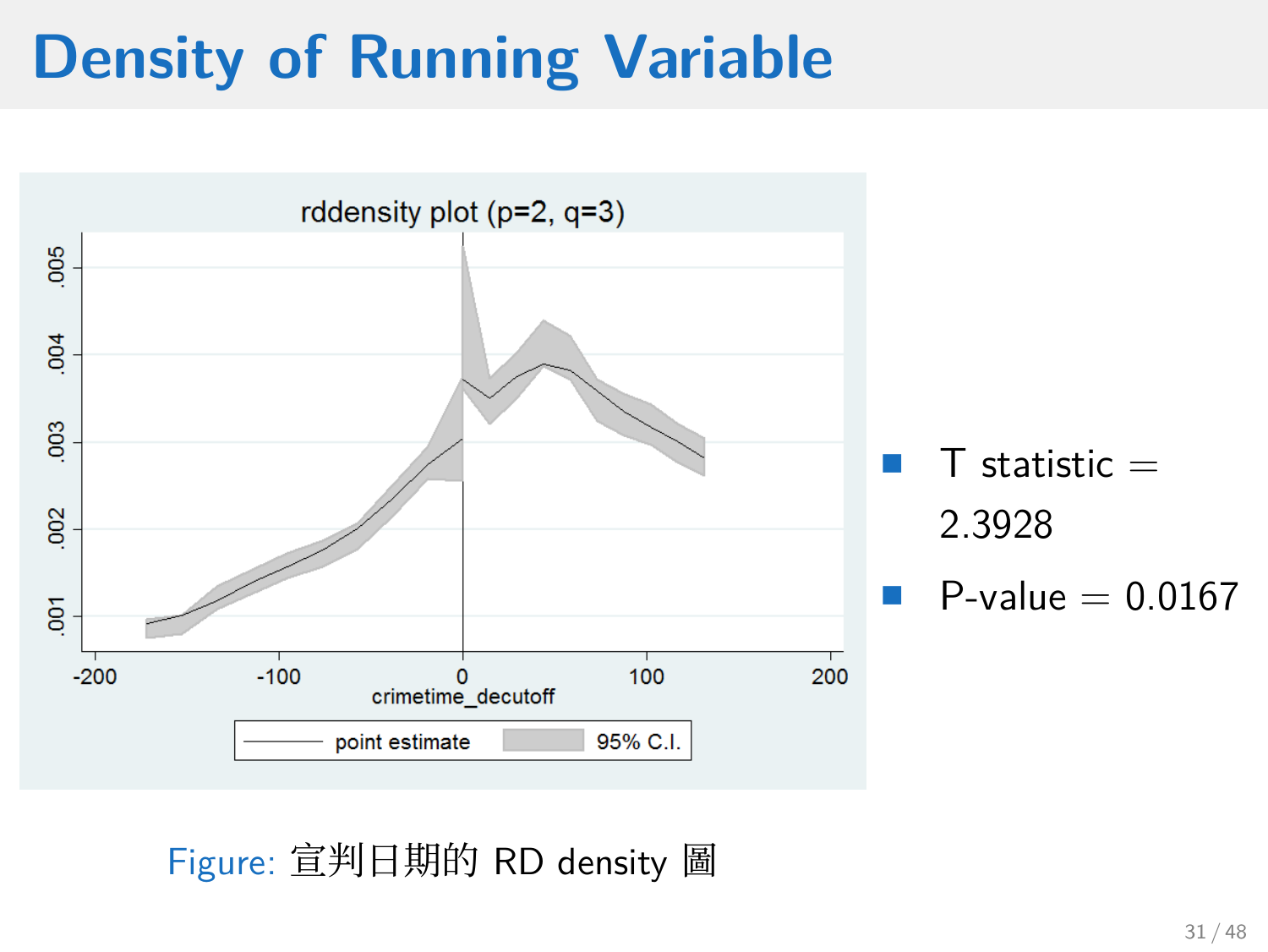- 理論上犯罪者的犯罪時間是法官完全無法決定的。
- 法官也完全沒有誘因要變更犯罪者的犯罪時間
	- ❶ 犯罪者搞錯,以為 4 月 24 日之後也可以減刑,但本文認為機會不 ⼤。
	- 2 法官在 7 月 16 日前,大量結案犯罪日期在 4 月 24 日以前的犯罪, 導致 7 月 16 日之後,4 月 24 日前後的樣本數有所差異。
	- 文獻使用檢定可能僅適用於連續的分數, 而本文使用的日期, 本質 上仍屬於離散的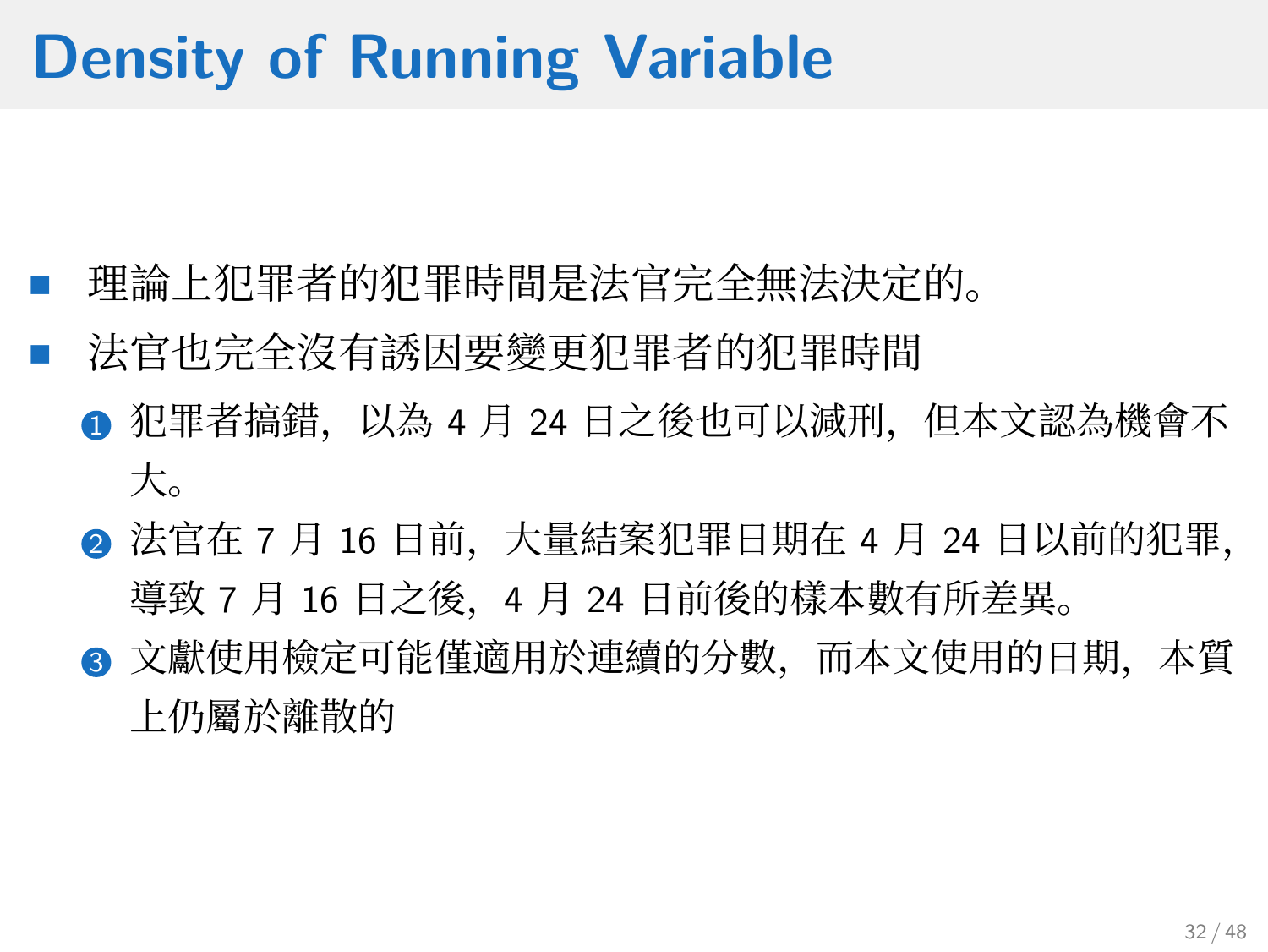| Table: 安慰劑斷點測試表 |
|-----------------|
|-----------------|

| Alternative | MSE-Optimal | <b>RD</b> | Robust Inference |            |          | N. of Obs. |       |
|-------------|-------------|-----------|------------------|------------|----------|------------|-------|
| Cutoff      | Bandwidth   | Estimator | p-value          | Conf. Int  |          | Left       | Right |
| $-40$       | 12.51       | $-23.82$  | 0.388            | $[-75.31]$ | 29.23    | 171        | 229   |
| $-30$       | 12.65       | 20.15     | 0.599            | $[-38.48,$ | 66.66    | 210        | 217   |
| $-20$       | 12.64       | 17.24     | 0.168            | $[-15.49]$ | 88.99    | 213        | 235   |
| $-10$       | 19.77       | 30.05     | 0.329            | $[-21.35]$ | 63.74    | 322        | 210   |
| $\mathbf 0$ | 85.12       | $-24.07$  | 0.00277          | $[-43.47]$ | $-9.059$ | 1304       | 2086  |
| 10          | 11.83       | 11.61     | 0.394            | $[-29.73]$ | 75.45    | 253        | 276   |
| 20          | 7.699       | $-55.66$  | 0.0258           | $[-125.8]$ | $-8.076$ | 151        | 178   |
| 30          | 8.936       | $-30.77$  | 0.212            | $[-86.82,$ | 19.24    | 178        | 222   |
| 40          | 11.95       | $-27.17$  | 0.0965           | $[-72.12,$ | 5.928    | 267        | 356   |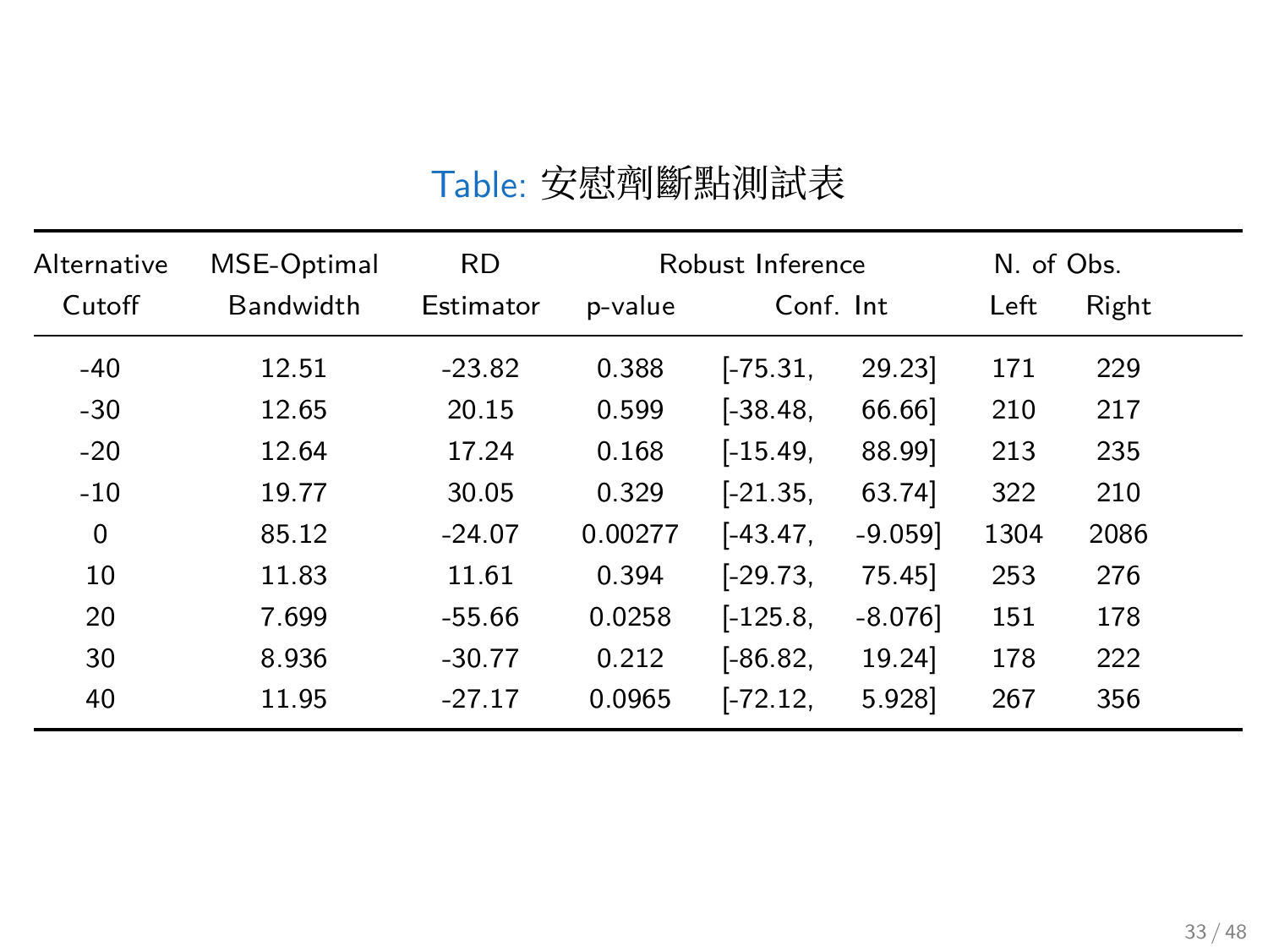### **Placebo Cutoffs**



Figure: 安慰劑斷點測試圖  $34 / 48$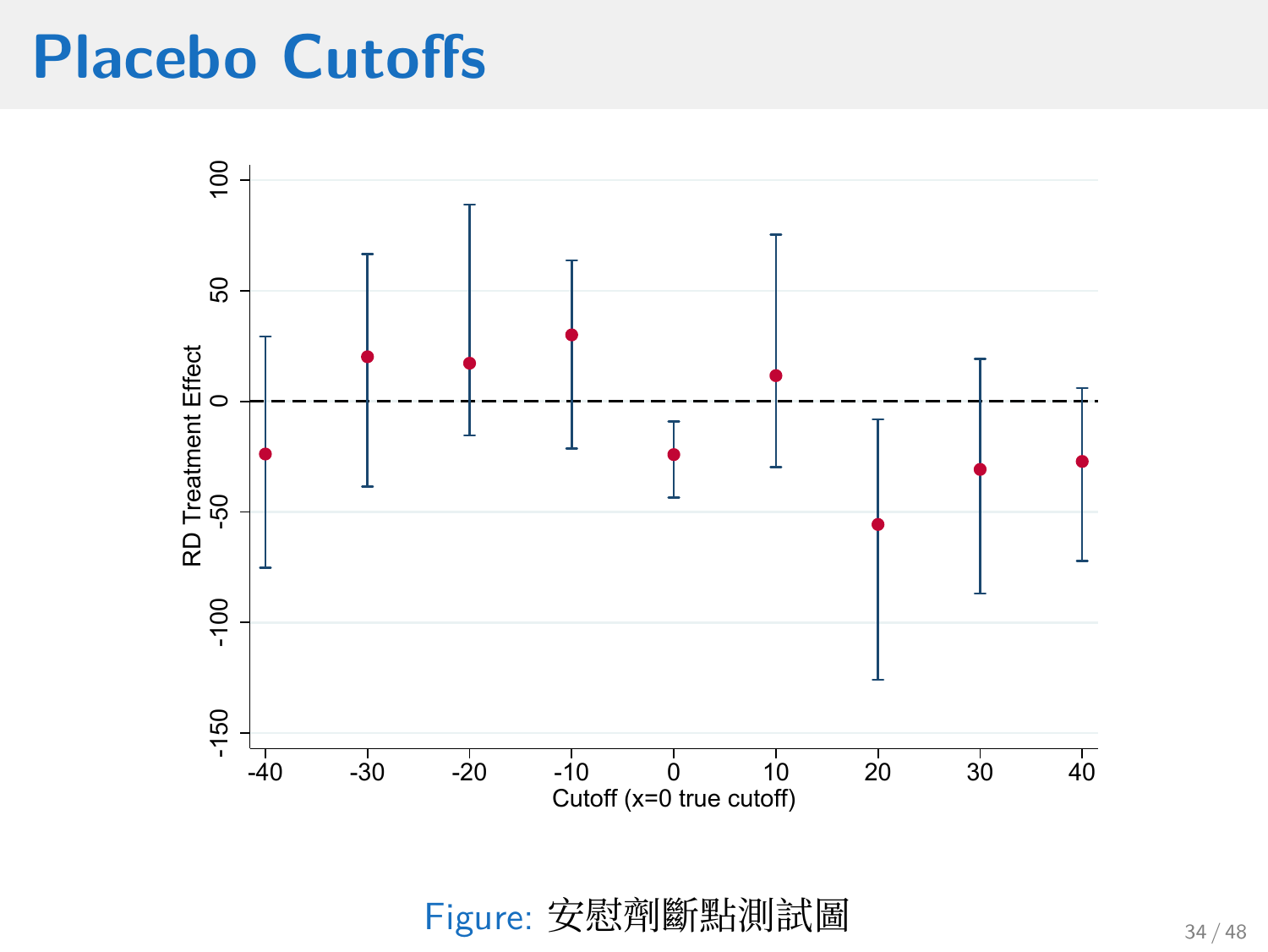### **Placebo Cutoffs**



Figure: 以第 20 天為斷點的圖 35/48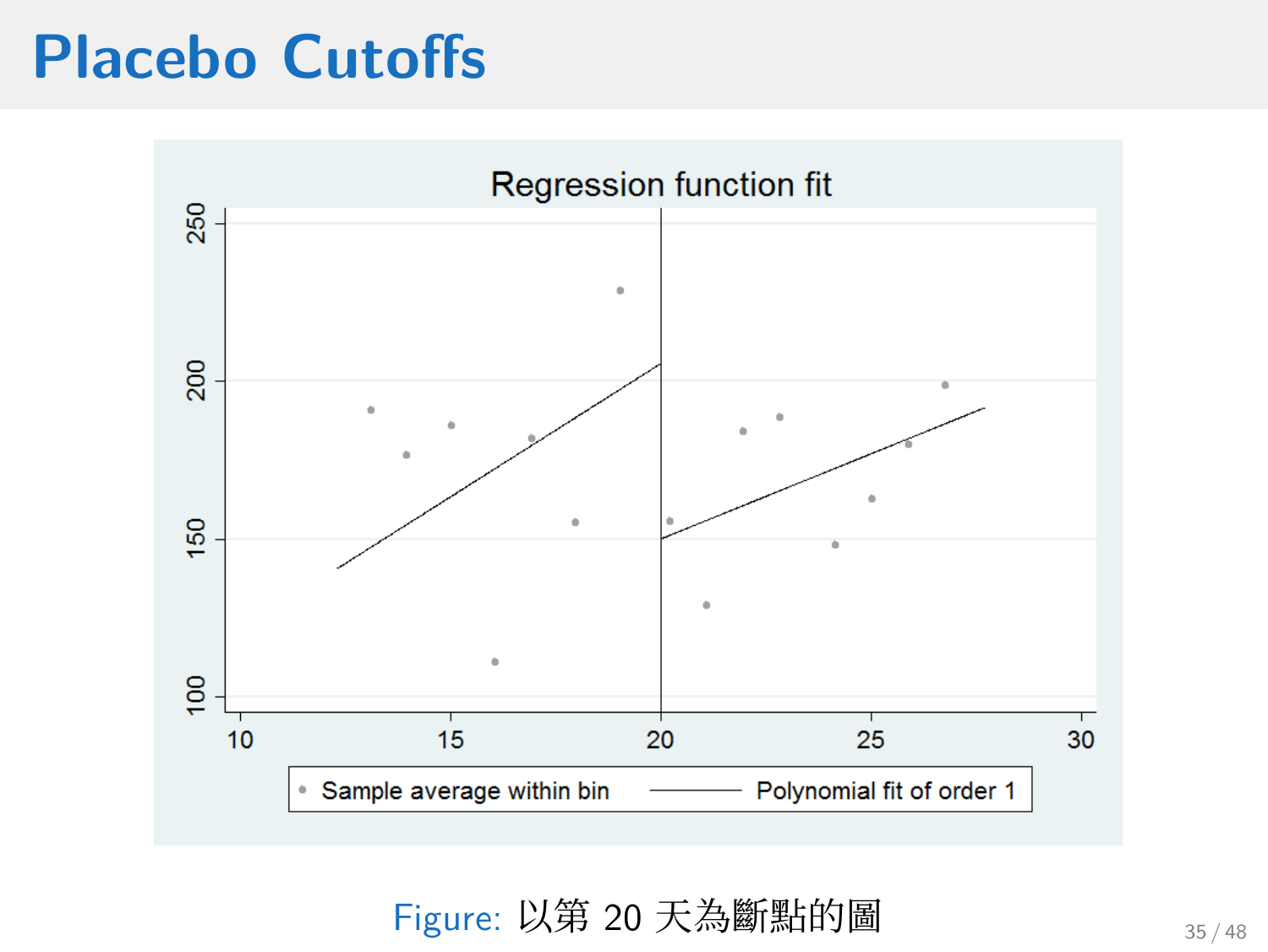### **Placebo Cutoffs**



Figure: 斷點後 50 天、200 天的圖 36/48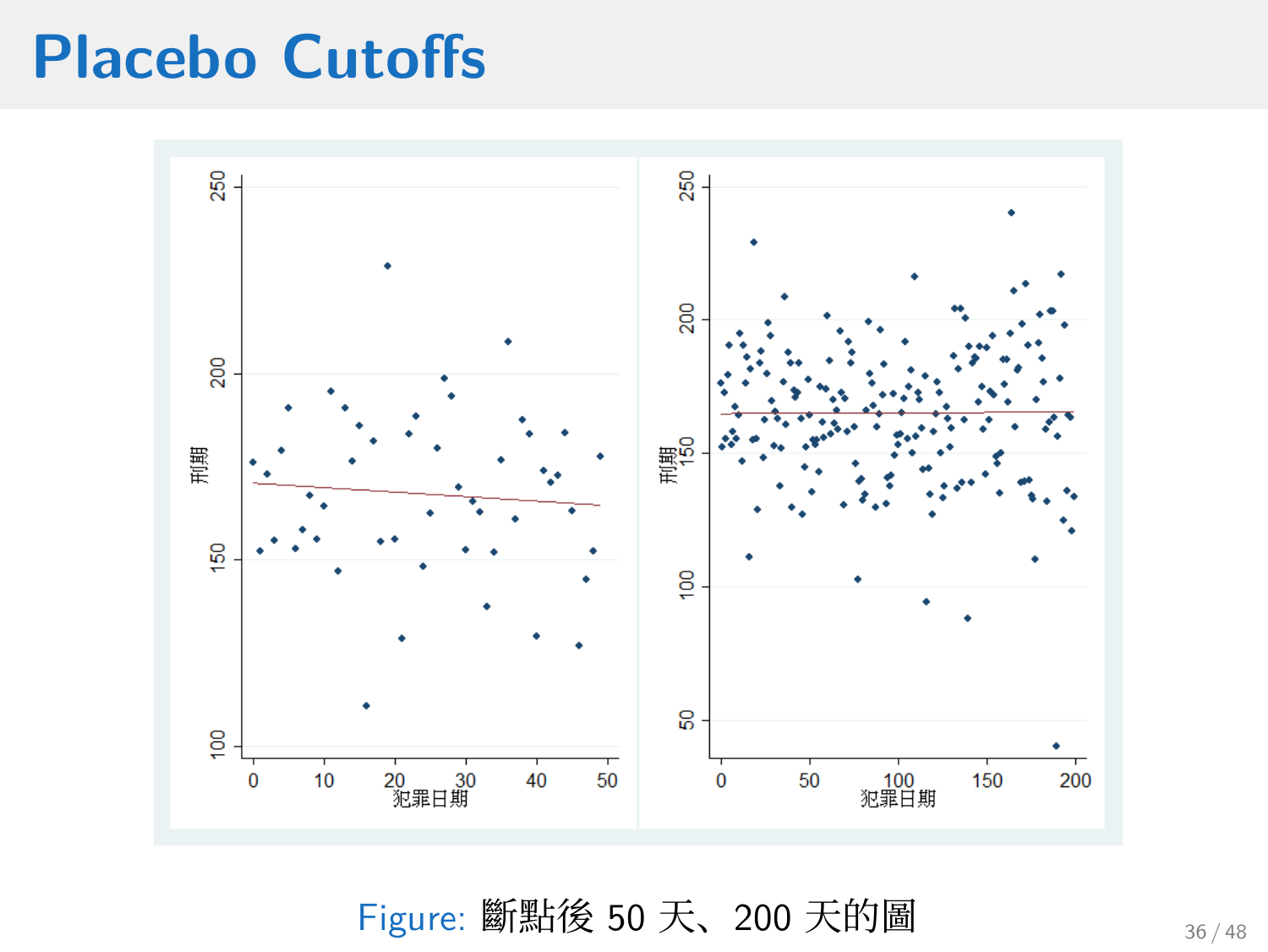### **Donut Hole Test**

#### Table: 甜甜圈孔測試

| Donut-Hole | MSE-Optimal | <b>RD</b> |         | Number of    |      | Excluded Obs |
|------------|-------------|-----------|---------|--------------|------|--------------|
| Radius     | Bandwidth   | Estimator | p-vaule | Observations | Left | Right        |
| 0          | 85.12       | $-24.07$  | 0.00277 | 3390         | 0    | 0            |
| 5          | 83.78       | $-17.63$  | 0.0880  | 3098         | 94   | 134          |
| 10         | 65.99       | $-7.487$  | 0.566   | 2260         | 173  | 253          |
| 15         | 64.61       | $-4.242$  | 0.857   | 2001         | 285  | 370          |
| 20         | 65.15       | $-10.77$  | 0.674   | 1848         | 368  | 470          |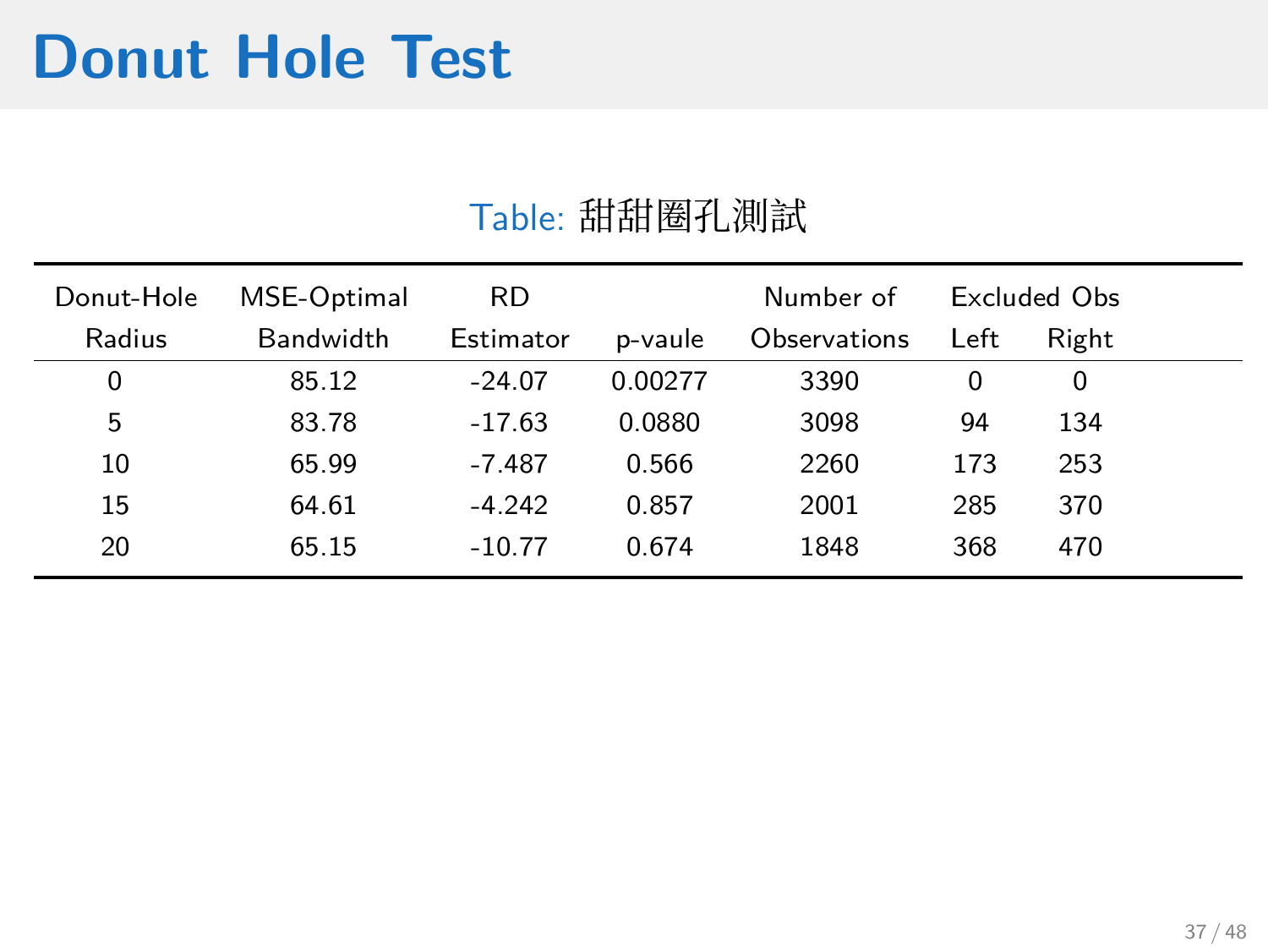### **Donut Hole Test**

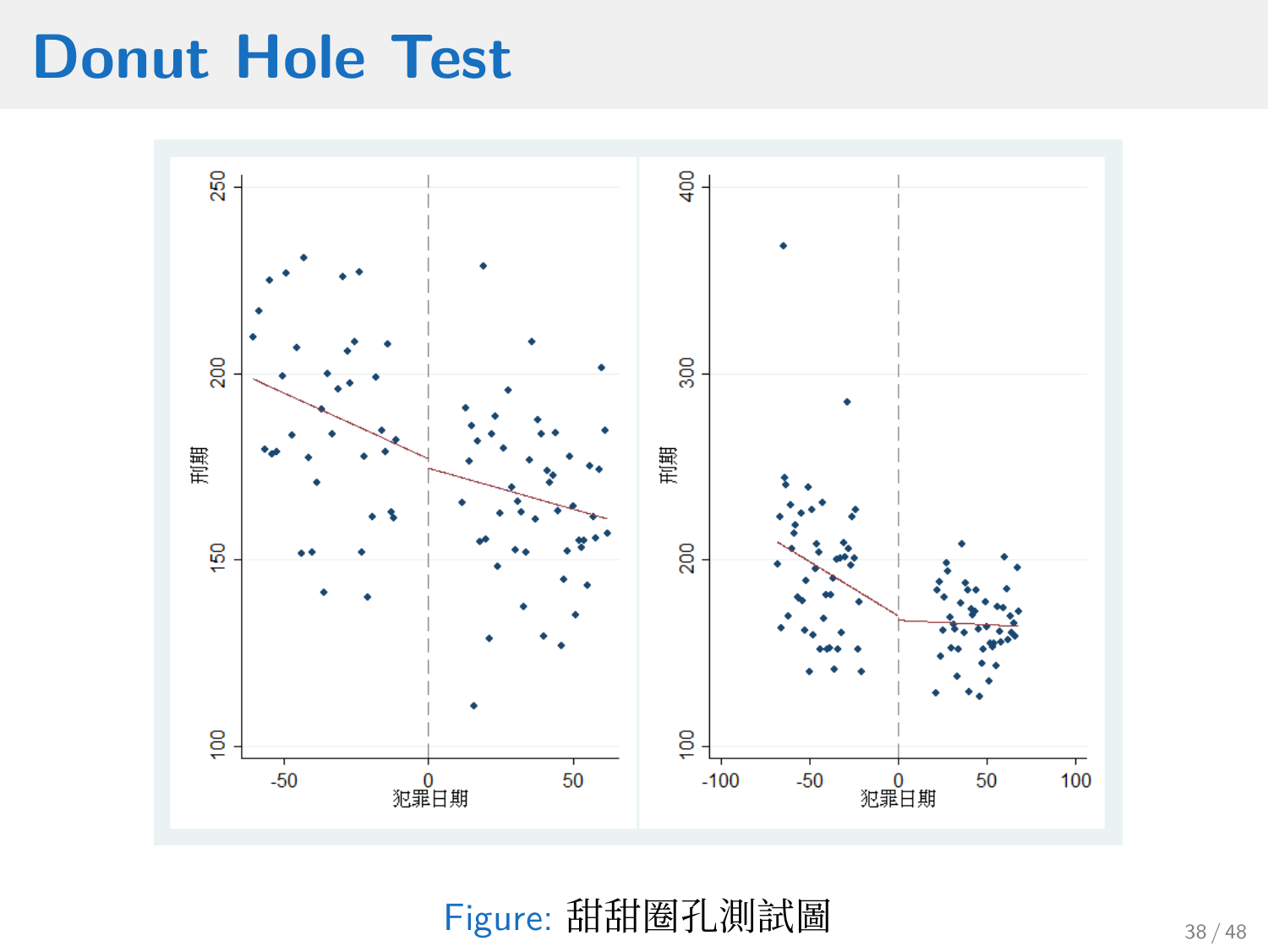## **Subgroup Analysis**

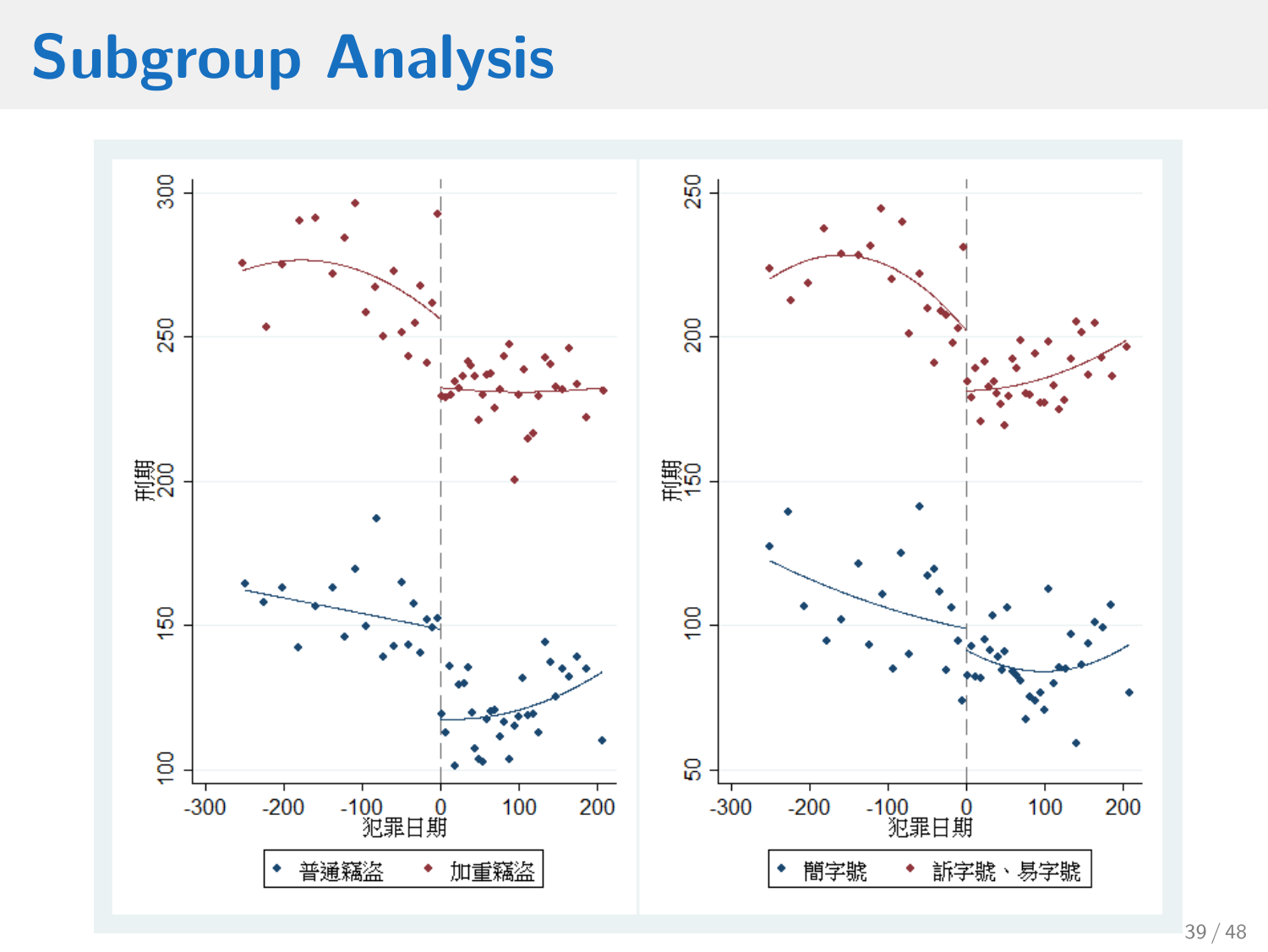## **Subgroup Analysis**

| <b>VARIABLES</b>        | (1)<br>standard | (2)<br>訴字號、<br>易字號 | (3)<br>簡字號 | $\left(4\right)$<br>加重竊盜 | $\left(5\right)$<br>普通竊盜 |
|-------------------------|-----------------|--------------------|------------|--------------------------|--------------------------|
| RD Estimate             | $-24.07***$     | $-38.66$ ***       | 5.754      | $-53.52***$              | $-32.96***$              |
|                         | (7.603)         | (10.38)            | (12.77)    | (13.09)                  | (9.583)                  |
| Observations            | 6,537           | 5,379              | 1,158      | 2,700                    | 3,837                    |
| BW est.                 | 85.12           | 46.77              | 55.01      | 54.39                    | 53.62                    |
| left of c observations  | 1304            | 698                | 140        | 346                      | 569                      |
| right of c observations | 2086            | 975                | 227        | 581                      | 787                      |

Standard errors in parentheses

\*\*\* p*<*0.01, \*\* p*<*0.05, \* p*<*0.1

Table: 次群體分析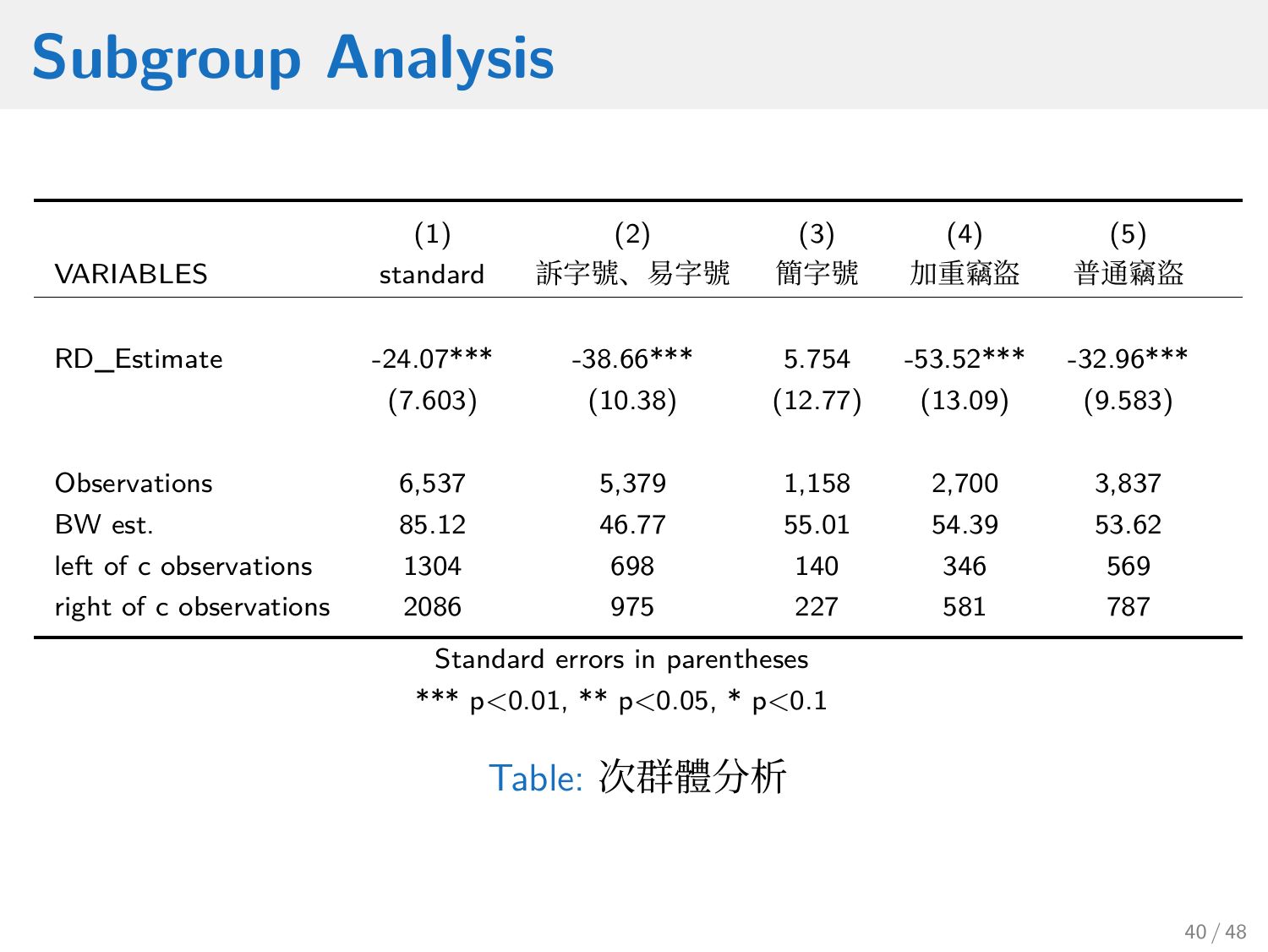### **Judicial Behavior Discussion**

#### • 法官為什麼加重量刑?

- ▶ 法官量刑有穩固的參考點,當有外在干預時,法官會試圖恢復原本 的參考點。
- ▶ 法官心中有最佳刑期(無論理由是最佳嚇阻或應報等)
- 法官為什麼加重一個月的刑期?
	- **若法官只考量減刑後的結果, 則法官的 choice set 只有 9 個月以下** 與 19 個月以上
	- ❷ 如果宣判的刑期與過往的實踐差太多,被告可能上訴,進而影響自 ⼰的考績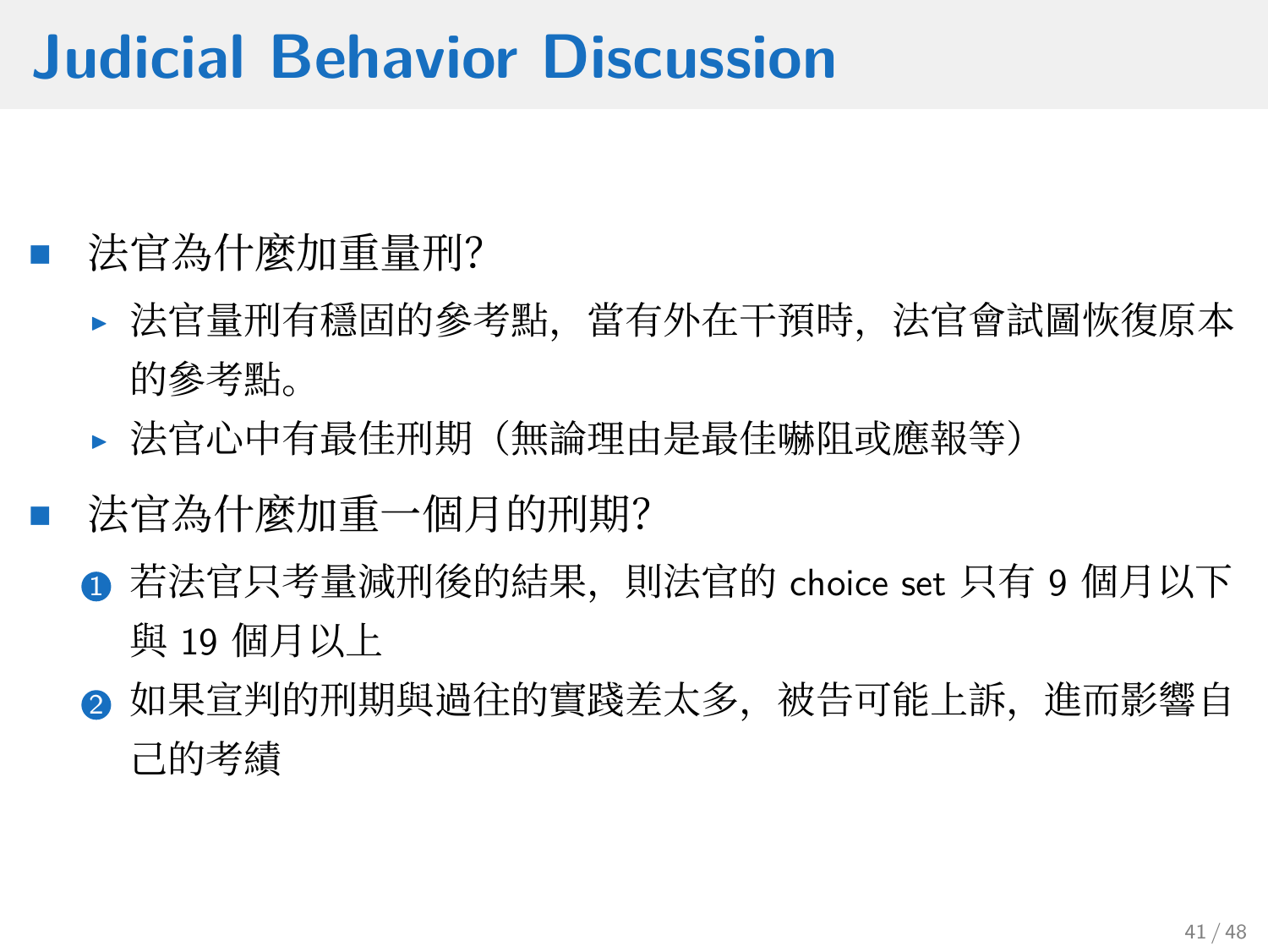## **Policy Implication**

#### • 政策影響範圍

- ▶ 在平均 6 個月的刑期中, 會加重約 30 至 40 天, 約 16.6% 至 22.2%。
- ▶ 一個受刑人平均每年的監所開支約 13 萬元,大約 2300 萬。
- ▶ 以冤獄賠償法的最低金額一天 3000 元計算, 大約為 1.92 億元。
- ▶ 如果考量其他犯罪、其他審級、其他年份影響會更廣泛。

• 政策意涵

- ▶ 更具體、詳細的量刑規則
- ▶ 設計政策時, 不將法官納為行動者, 或減少法官的裁量權
- ▶ 推行政策時,詳盡說明政策依據,以爭取法官認同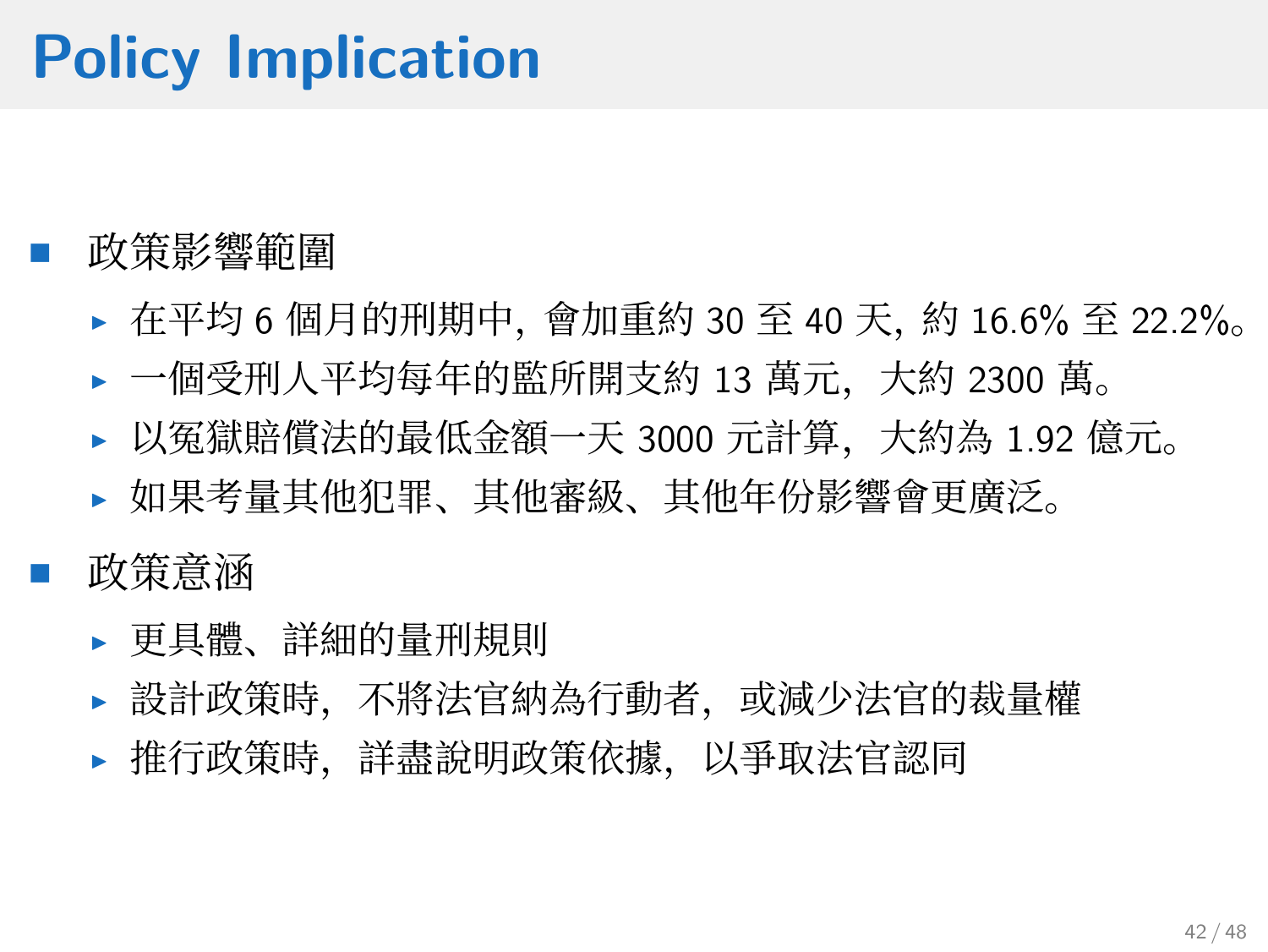## **Conclusion and Further Research**

- 使⽤個體資料
- 使⽤ Regression Discontinuity
- 研究發現
	- ▶ 法官確實會透過重判來抵銷《減刑條例》的效果
	- ▶ 不同案件有異質性
- 谁一步的研究
	- ▶ 納入其他犯罪
	- ▶ 控制法官人口變項(性別、年紀、資歷)
	- ▶ 納入二、三審法官
		- 如果能克服 selection bias
		- 就能確認法官是否確實是因為擔憂上級審撤銷判決所以加重量刑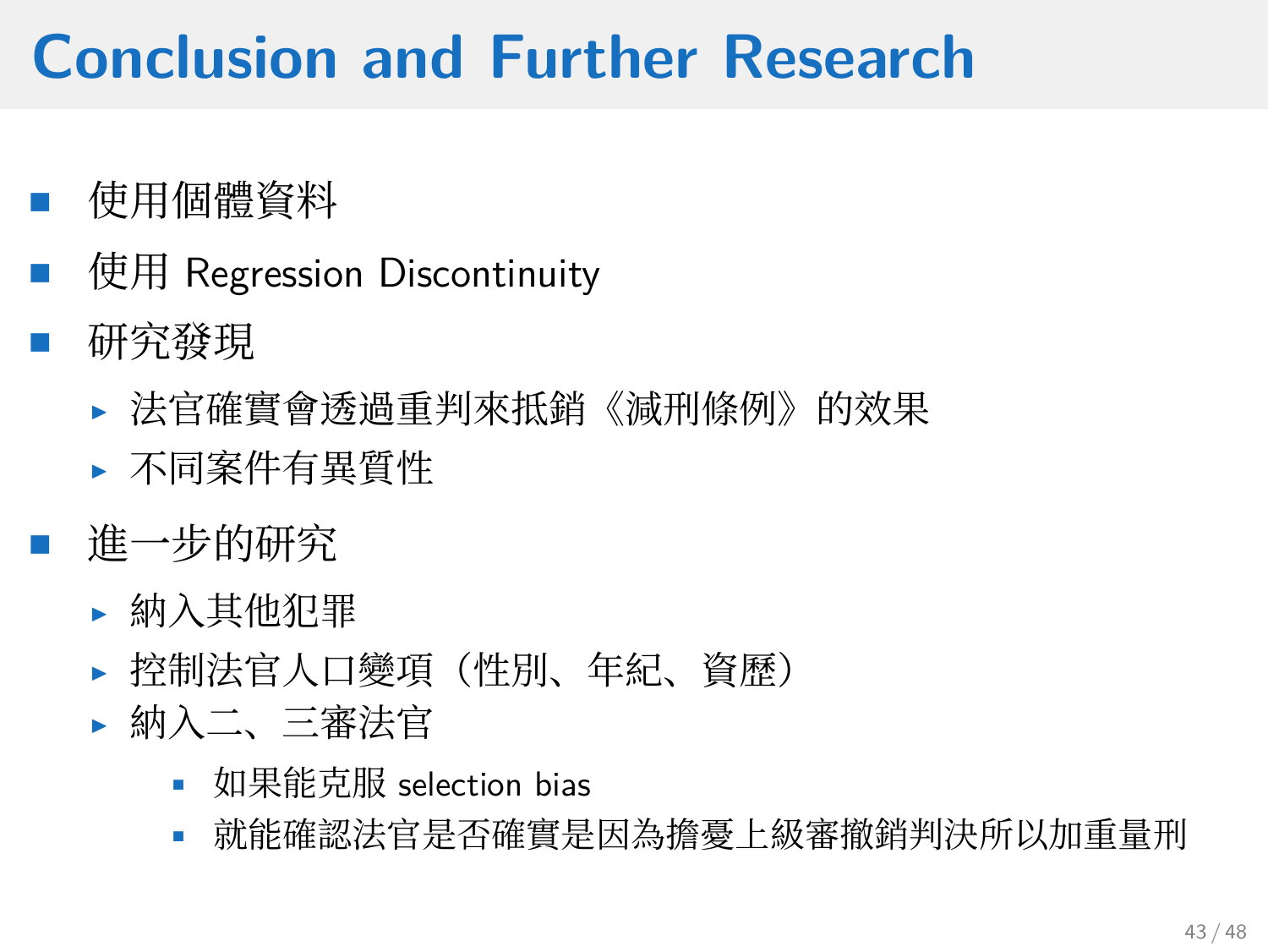### **Reference I**

- **Cattaneo, Matias D., Nicolás Idrobo, and Rocío Titiunik.** 2018. "A Practical Introduction to Regression Discontinuity Designs: Part I." *working paper*. http://www.umich.edu/~cattaneo/books/ Cattaneo-Idrobo-Titiunik\_2018\_Cambridge-Part1.pdf.
- **Epstein, Lee, William M. Landes, and Richard A. Posner.** 2013. *The behavior of federal judges : a theoretical and empirical study of rational choice*. Cambridge, Mass.: Cambridge, Mass. : Harvard University Press, . http://www.hup.harvard.edu/catalog.php?isbn=9780674049895.
- **Fischman, Joshua B.** 2014. "The Economic Perspective on Sentencing." *Loyola University Chicago Law Journal* 46(345). https://ssrn.com/abstract=2627457.